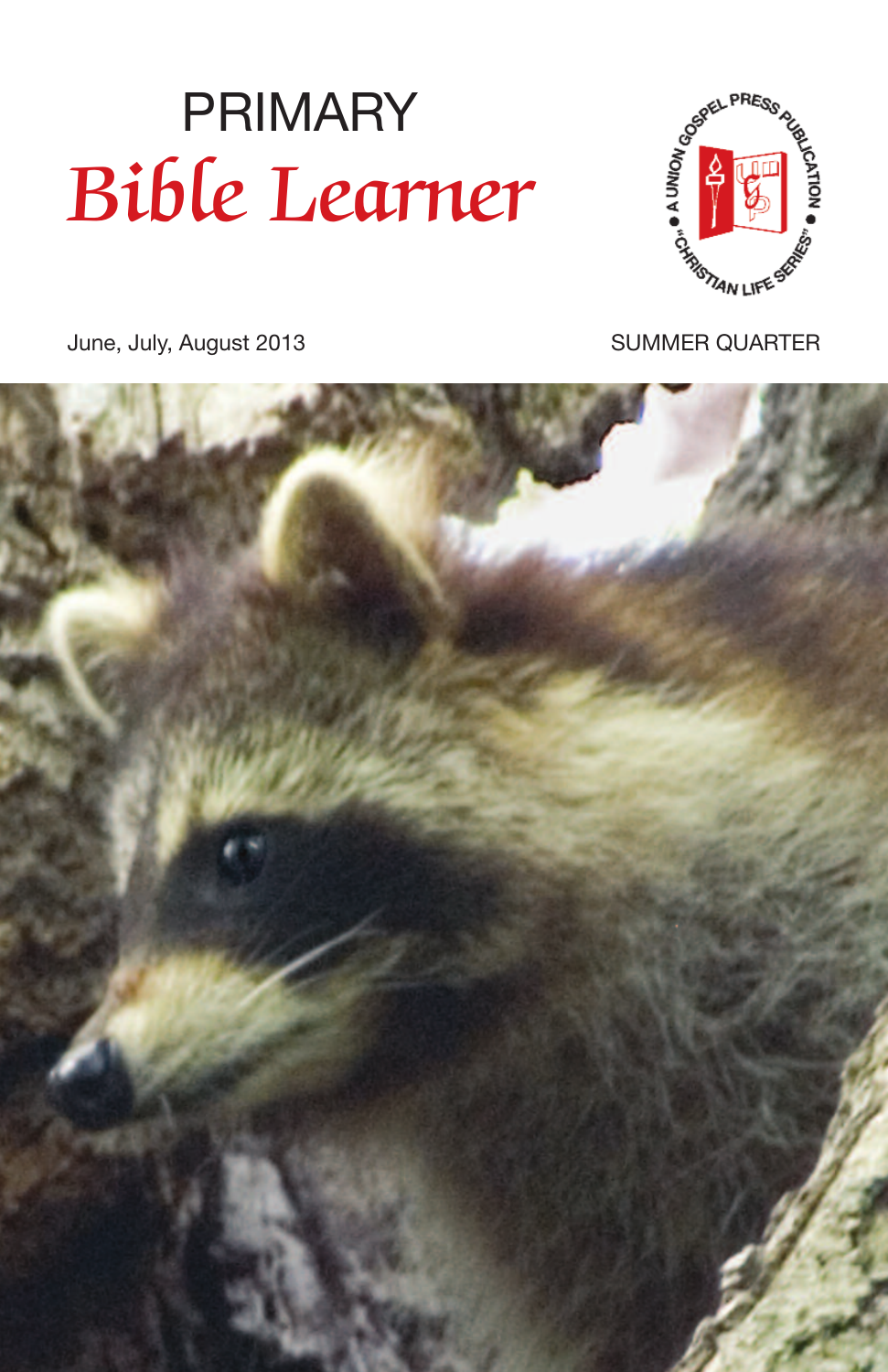COVER: Racoon at Magee Marsh, Ohio COVER CREDIT: Mitzi Smetters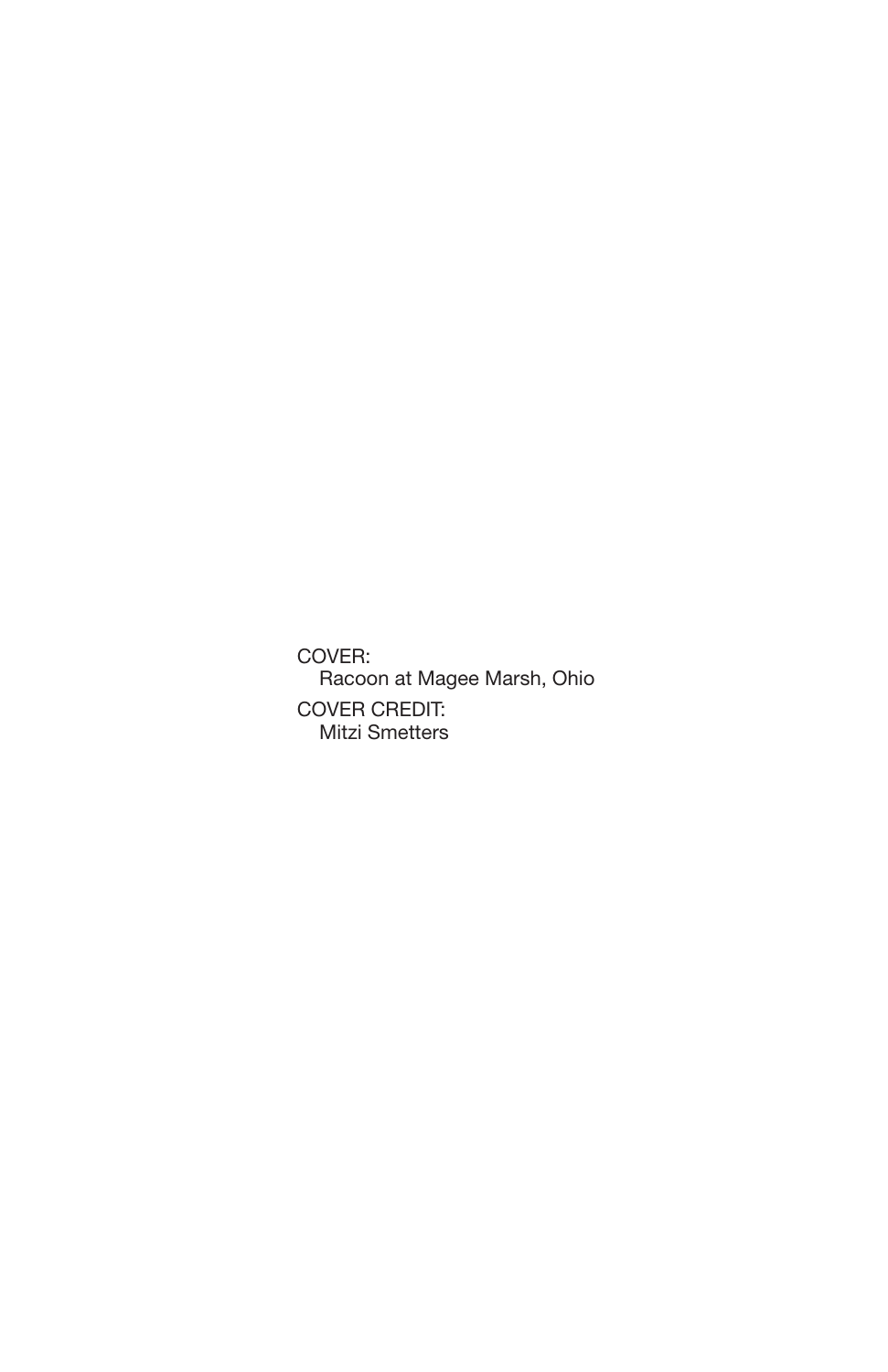

# **Primary Bible Learner**

**SUMMER QUARTER**

**Vol. LXXXII June, July, August 2013 No. 3**

**Editor in Chief: Grace M. Todd Writer: Linda Beach**

**Edited and published quarterly by THE INCORPORATED TRUSTEES OF THE GOSPEL WORKER SOCIETY UNION GOSPEL PRESS DIVISION**

**Rev. W. B. Musselman, Founder**

**Beryl C. Bidlen, President Emeritus**

**Price: \$1.75 per quarter \$7.00 per year**

**ISBN 978-1-936897-52-0**

Lessons based on International Sunday School Lessons; the International Bible Lessons for Christian Teaching, copyright © 2009 by the Committee on the Uniform Series and used with permission. Edited and published quarterly by The Incorporated Trustees of the Gospel Worker Society, Union Gospel Press Division, 2000 Brookpark Road, Cleveland, Ohio 44109-5812. Mailing address: P.O. Box 6059, Cleveland, Ohio 44101-1059. www.uniongospelpress.com

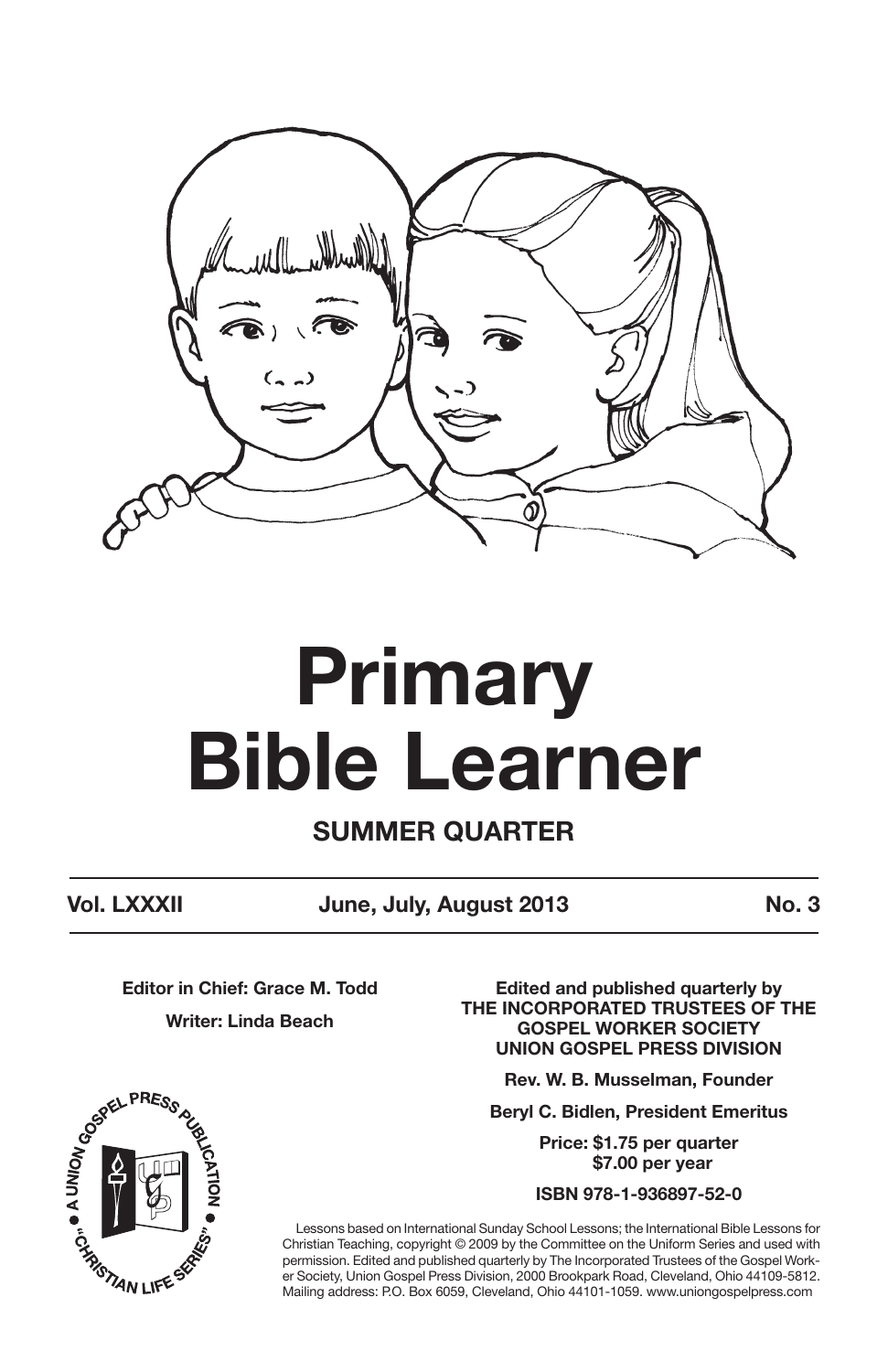**"Fear God, and give glory to him; . . . and worship him that made heaven, and earth, and the sea, and the fountains of waters" (Revelation 14:7).**

Cleveland, Ohio Summer 2013

### Dear Boys and Girls,

This summer we are going to learn about three men in the Bible who had great faith. Their names are Isaiah, Ezra, and Nehemiah.

Isaiah was very sad because the king had just died. When he went to the temple to pray, he saw God in a vision and heard God ask, "Who will go for us?" (Isaiah 6:8). That day Isaiah's sins were forgiven, and he became a prophet for God.

Ezra wanted to go back to his homeland, so he prayed that God would make a way for him to go. God did make a way! The king sent Ezra home, and he became a priest in the new temple in Jerusalem.

After Ezra left for Judah, Nehemiah prayed that someone would rebuild the wall in Jerusalem. God wanted Nehemiah to do that job! Soon he was back in Jerusalem with Ezra.

I hope you will see that like these great men, you can trust God with your life. Jesus has a job for you to do too. Today He is building His kingdom. You can help Him by sharing God's love and living a Christian life. But do not forget that before you can do anything for Jesus, you must pray. God works in our lives when we pray.

Praying for you,

*Linda Beach*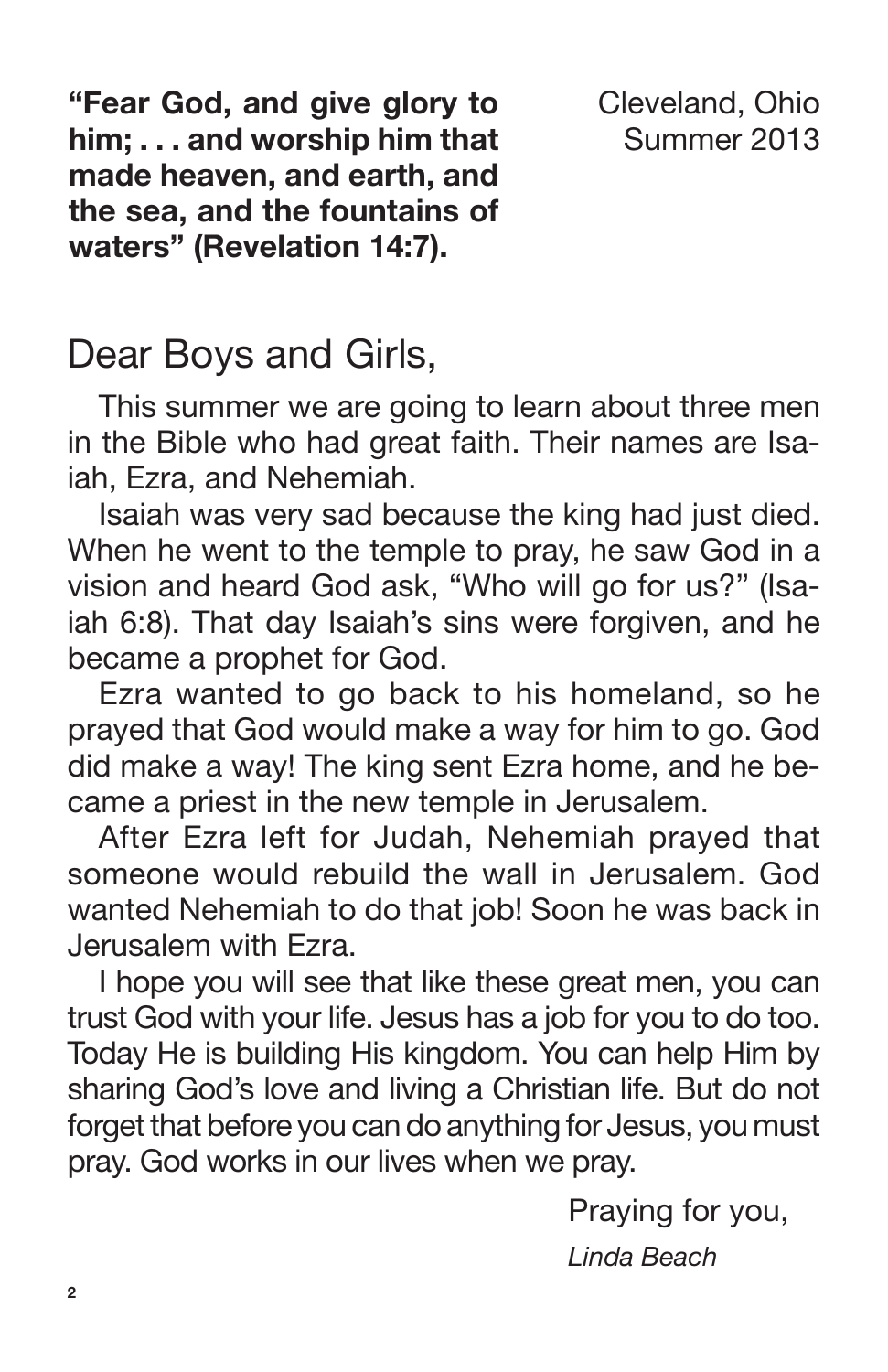### *You Are Important!*

Brandon turned the alarm off. "Time to get up for church," he said. As he lay back on his pillow, he heard two voices in his head. One said, *Get up! Time to go to church.* The other said, *Why should you go? Your parents are not going.*

"No one will miss me," he mumbled aloud. "Besides, I never do anything. I just show up." He pulled the pillow over his head and went back to sleep.

Later that week, Brandon stumbled over a tree root and broke his little toe. When the doorbell rang on Saturday, he hobbled to the door.

"Oh, hi, Mr. Carter," he greeted his Sunday school teacher. "Come in."

"I see you're limping, Brandon. Is that why you were not in class Sunday?"

"No," answered Brandon. "I broke my toe on Tuesday. I wasn't in class because—well—I thought no one would miss me."

Mr. Carter shook his head. "Not so, Brandon! We missed you. You're important to me and the class and especially to the Lord. He missed you too."

He pointed to Brandon's foot and asked, "When you broke your little toe, did it bother just your toe, or did it affect your whole body?"

"Oh!" Brandon exclaimed. "It hurt so bad that I just lay around the rest of the evening."

"So it is with the body of Christ, the church," Mr. Carter explained. "Every member is important—even those who think of themselves as the 'little toe.' When one member hurts, we all hurt."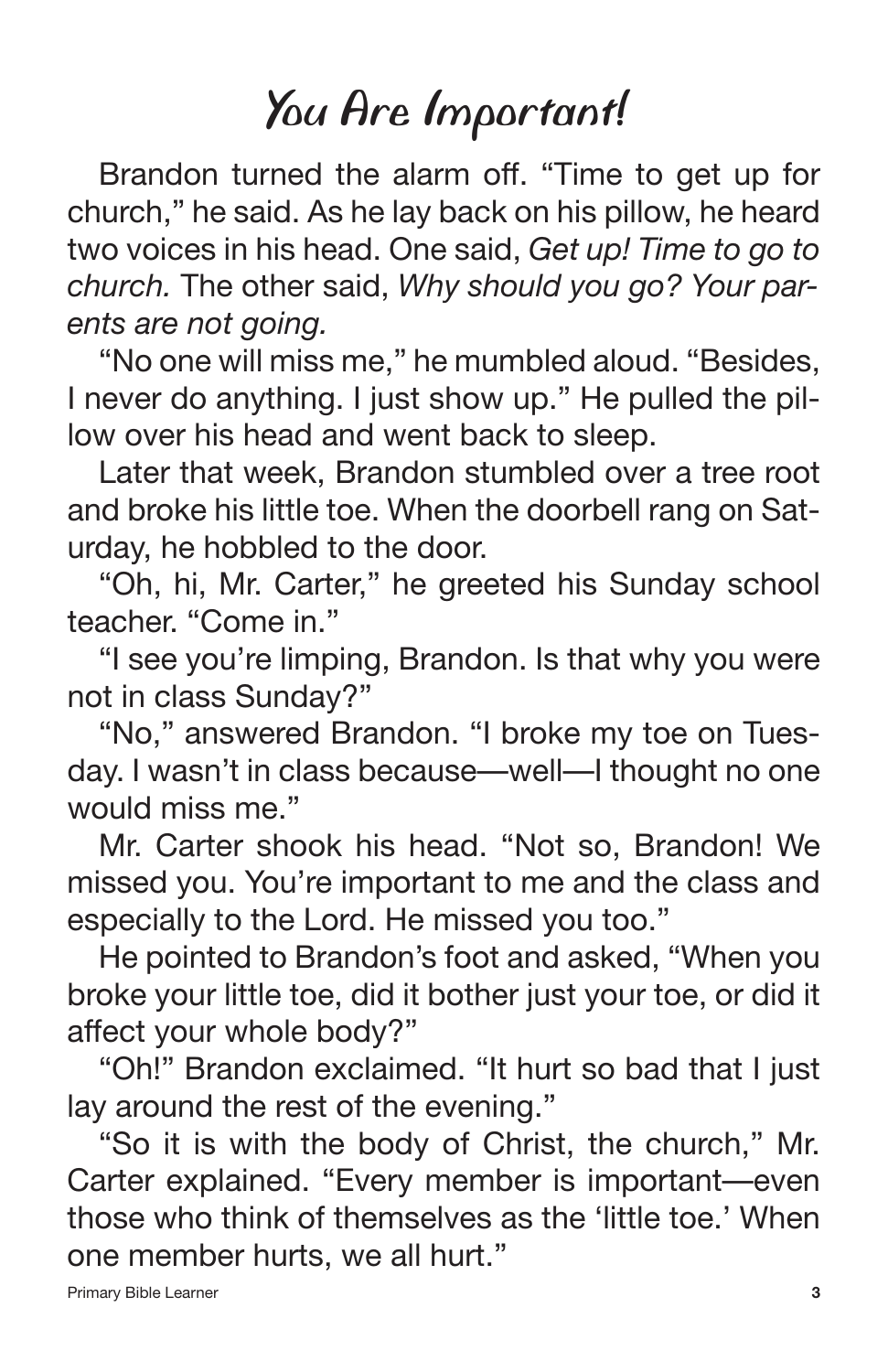### *Are You a "Sometimey " Friend?*

Cayla hung up the phone as her mother came in from work. "Kerri and I are trying to figure out what to do about Samantha," she told her mother.

"When she wants help with her homework, she calls one of us. But when she has something fun to do, she calls someone else. She is being a 'sometimey' friend!"

As Cayla climbed into bed that night, her mother appeared at the door. "Have you prayed and read your Bible yet?" she asked.

Cayla yawned and glanced at the clock. "No," she said. "I'm too tired tonight. I can do that tomorrow morning before school."

Her mother wanted to talk to her about her attitude, but instead she just tucked Cayla in and kissed her good night.

The next morning, Cayla's alarm did not go off. Mom went upstairs to wake her. Cayla jumped out of bed and hurried to find her clothes and brush her teeth. As she ran down the stairs to eat breakfast, she missed the bottom step and turned her ankle.

"Mom!" she wailed. "My ankle!" Cayla's mother found her lying at the bottom of the steps. She was holding her ankle and praying, "God, please take this pain away and make my ankle better!"

Her mother ran to the kitchen to grab an ice pack. But even after using the ice pack, Cayla still was not able to walk. So her mother let her stay home from school.

While Mom was fluffing up a pillow for Cayla's back and covering her with a blanket, she said, "This re-

**4**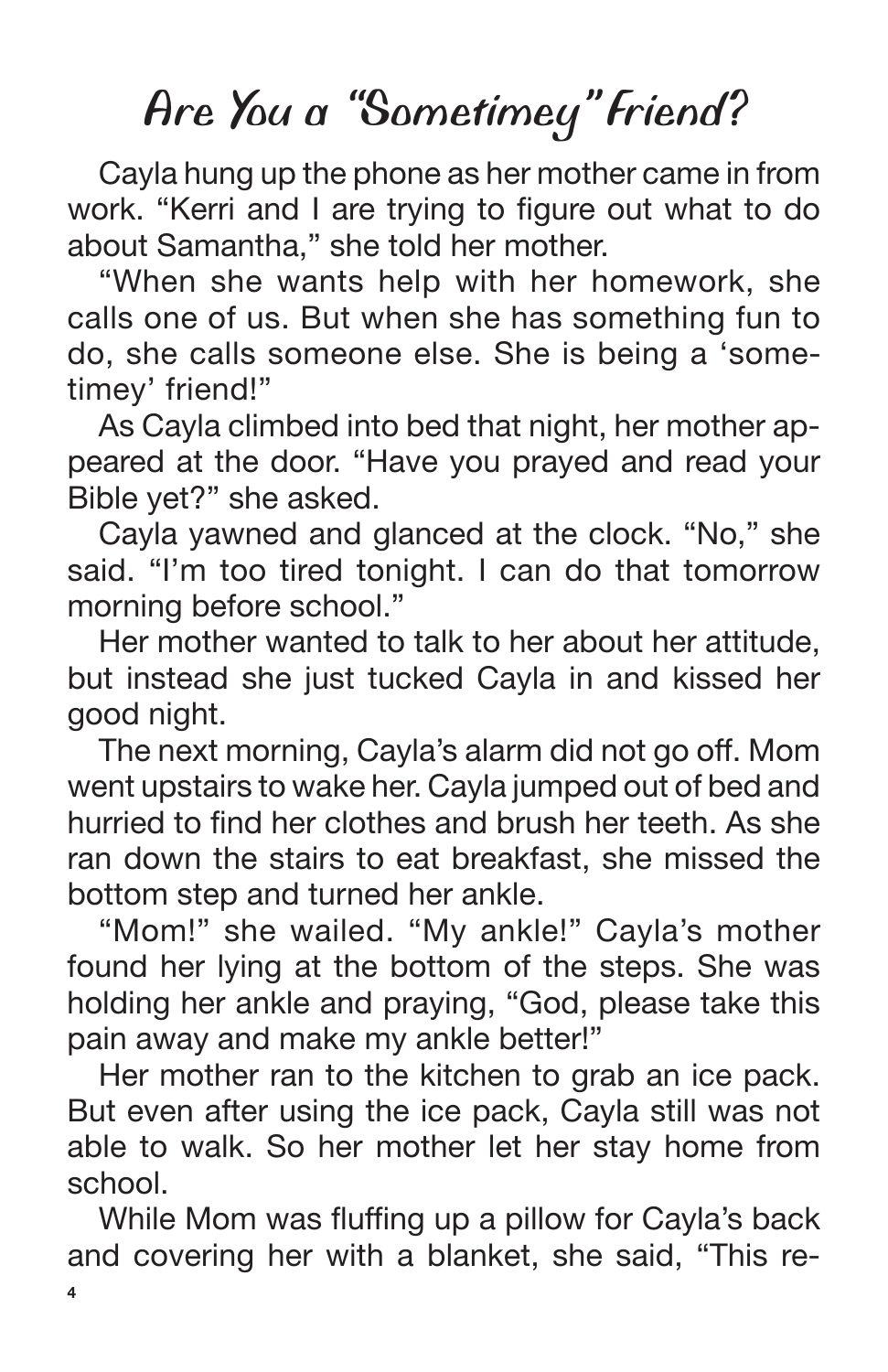

minds me of the problem you have with your friend Samantha. What was it you called her—a 'sometimey' friend? Is that how you and Kerri feel about Samantha?"

Cayla sighed. "She makes us feel bad. Both of us are really upset with her. Real friends should be friends *all* the time, not just when they want something!"

"I heard you asking God to touch your ankle this morning," Mom said, "but last night you were too tired to spend any time with Him."

With a smile, Cayla's mother went on. "Honey, do you think it's possible that you are a 'sometimey' friend when it comes to God?"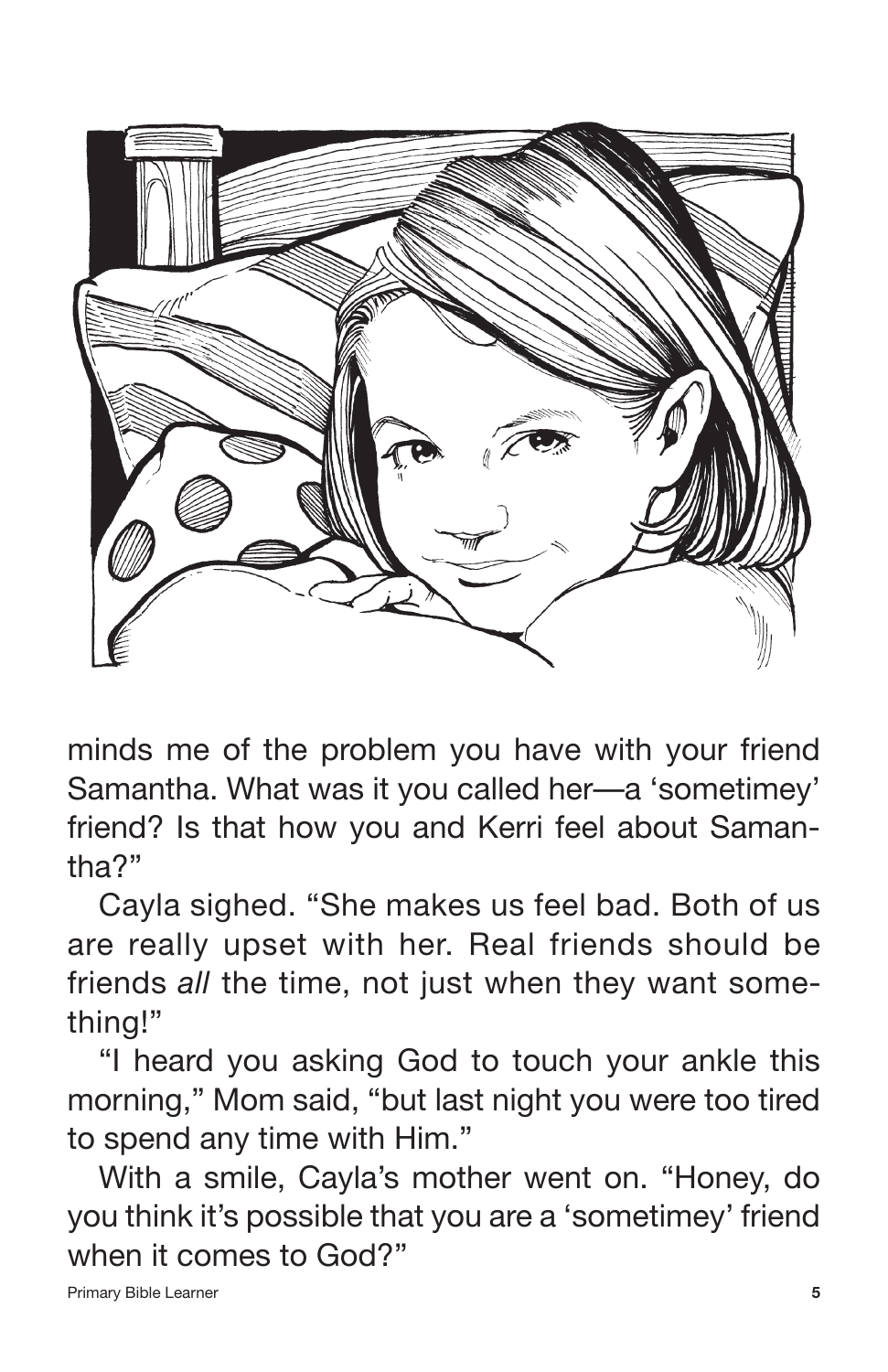

### Holy, Holy, Holy

LESSON: Isaiah 6:1-8

**GOLDEN TEXT—"Holy, holy, holy, is the Lord of hosts: the whole earth is full of his glory" (Isaiah 6:3).**

### OURLESSONTALK

Isaiah's hero was King Uzziah. Then one day the king became very ill and died. Isaiah felt as if his world had just fallen apart.

As Isaiah prayed in the temple, he had a vision of God's throne room. He could not see God's face. All he could see was a throne and God's robe filling the whole room.

Around the throne, angels flew back and forth, shouting, "Holy, holy, holy."

As Isaiah felt the presence of God, he knew that he was a sinful man and lived in a world filled with sinful people. He cried out to God, and he was forgiven.

We too are sinful, and we live in a world filled with sin. That is why Jesus took our sins on the cross and died for us—so that God could forgive us.

Have you asked Jesus to forgive your sins and to make you a Christian? If not, it is very important to do so today.

Why not ask your teacher or your parents to pray with you?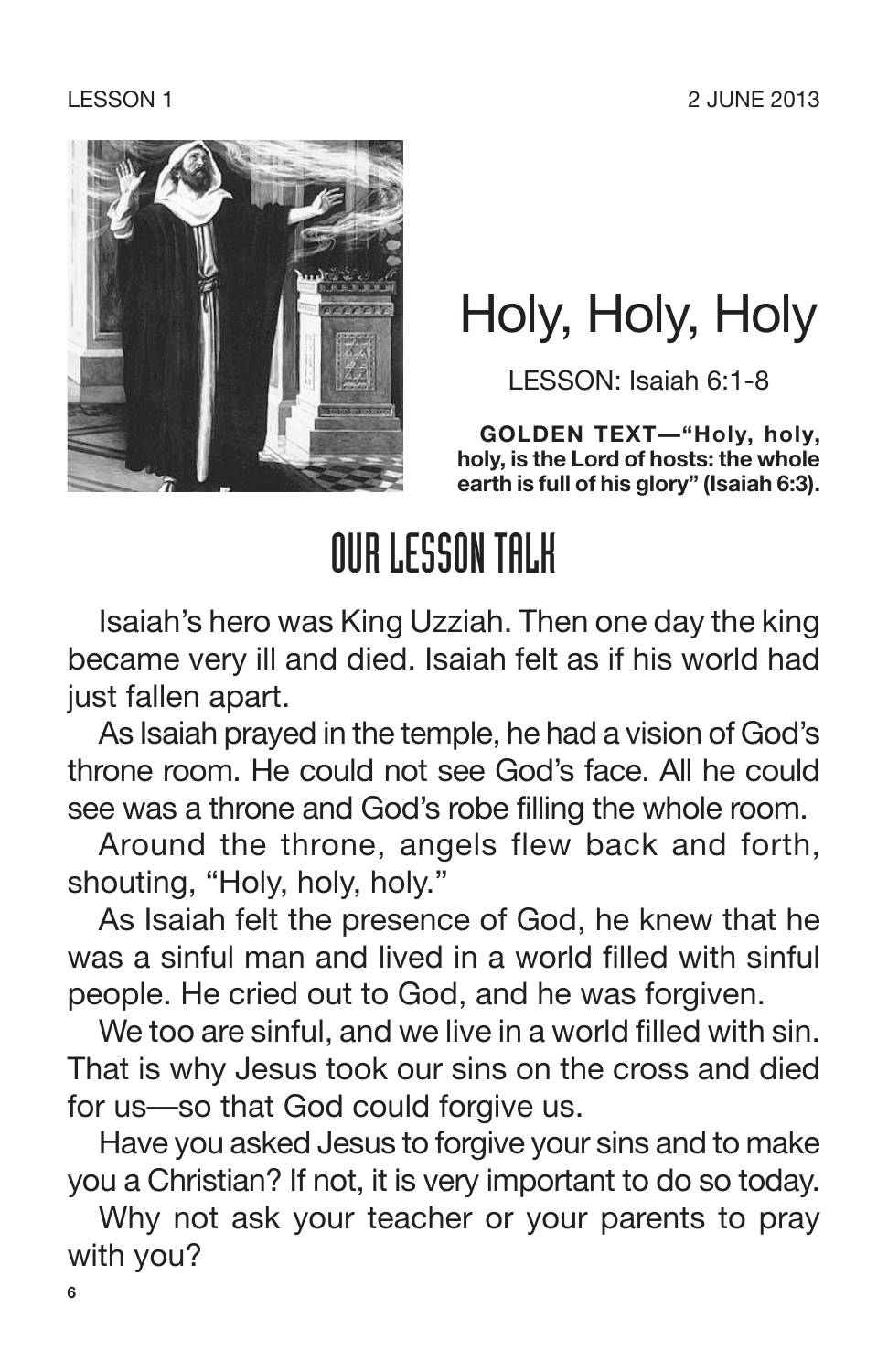**Fill in the blanks in the story of Isaiah in the temple.**



3\_\_\_\_\_\_\_\_\_\_\_\_

Isaiah went to the (1 across) to (2 down). In a vision he saw God's (1 down) and His (3 across) filling the temple. He heard (4 across) shouting.

#### **Circle the best ending for each sentence.**

When Isaiah felt the presence of God, he (cried out to God, ran out of the temple). As Isaiah cried out to God, (he was lost, he was forgiven). Like Isaiah, we (are sinful, are prophets). We can be forgiven because Jesus (came to earth, died for us).

### **Cross out all the words that you do not find in Our Lesson Talk.**

| shook        | race  | hero    | widow    | angels       |
|--------------|-------|---------|----------|--------------|
| temple       | pray  | shouted | building | Spirit       |
| <b>Jesus</b> | sheep | Levi    | Uzziah   | <b>Cross</b> |

#### **Fill in the words to find a prayer that we may pray so that we can receive Jesus as our Saviour.**

Jesus, please forgive me for my \_\_\_\_\_\_\_\_\_\_\_, and \_\_\_\_\_\_\_\_\_ me a \_\_\_\_\_\_\_\_\_\_\_\_\_\_\_\_\_.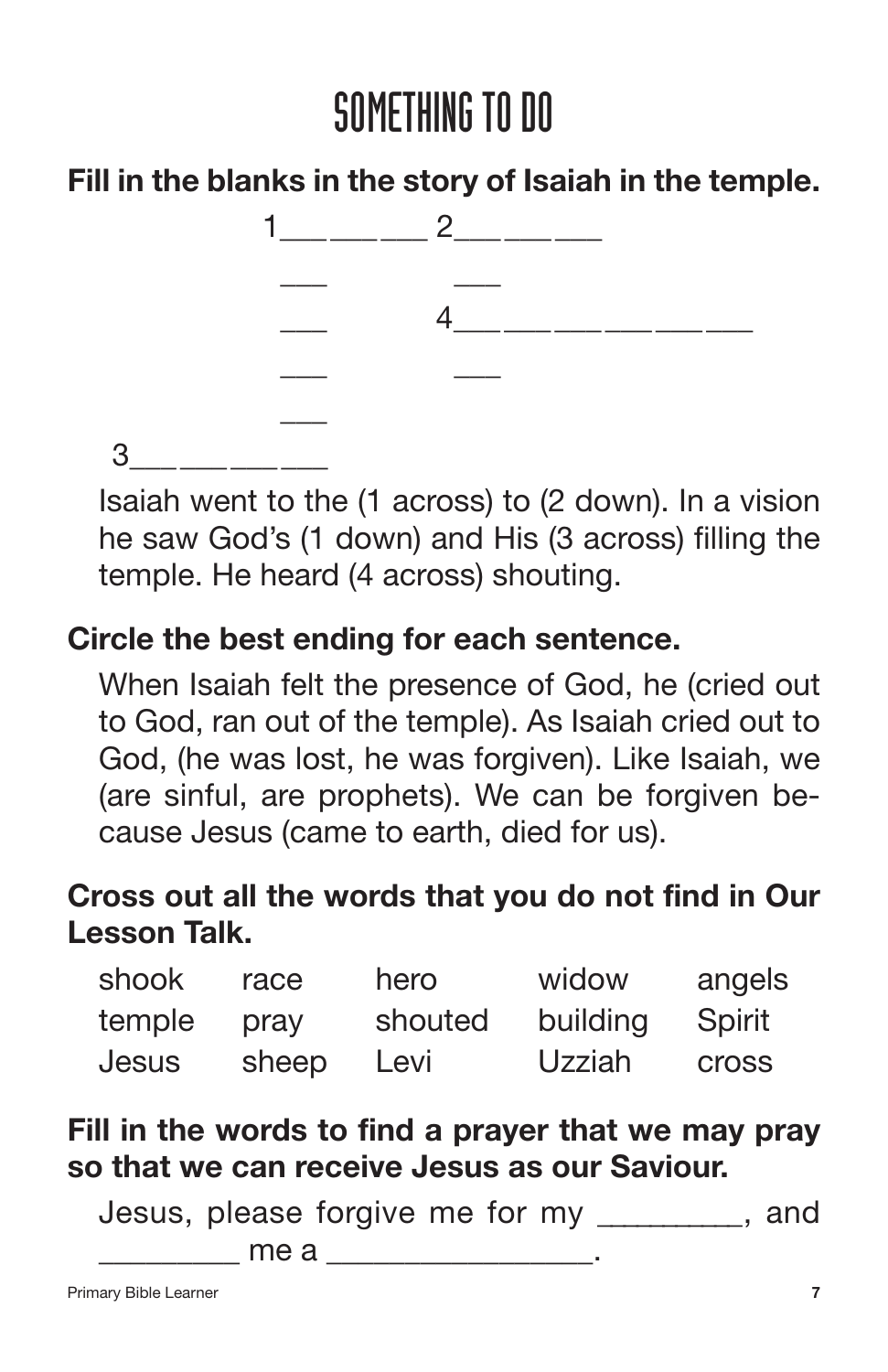LESSON 2 9 JUNE 2013



### Give Praise and Thanks

LESSON: Isaiah 12:1-6

**GOLDEN TEXT—"Praise the Lord, call upon his name, declare his doings among the people" (Isaiah 12:4).**

### OURLESSONTALK

After the angel touched Isaiah's lips to show him that God had forgiven him, Isaiah heard the voice of God. God said, "Whom shall I send, and who will go for us?" (Isaiah 6:8).

Isaiah replied, "Here I am. Send me!" He gave his life fully to God that day. From then on, Isaiah preached to people at the temple and on the streets.

He warned them that God was angry because they were praying to idols (false gods). "But," he said, "God will not stay angry forever. He will send you a King who will be your strength, your song, and your salvation."

Isaiah did not know the name of the King who would come, but we know that he was talking about Jesus. Jesus wants to be your strength to do what is right. Jesus wants to be your song. He gives us joy, and we sing songs about Him. We should sing to Him as well.

Jesus also wants to be your salvation. When you asked Jesus to be your Saviour, He rescued you from Satan.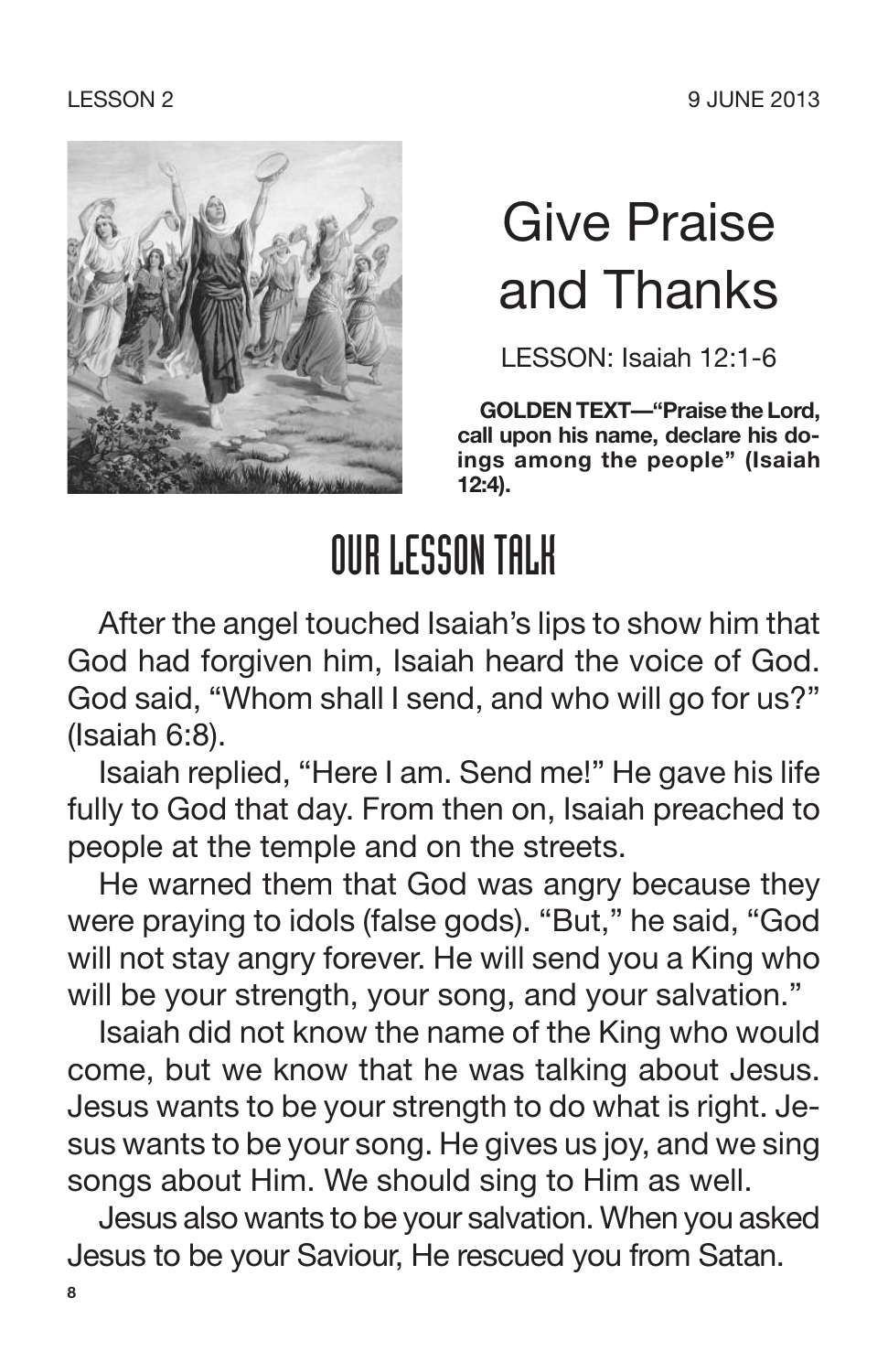### **Unscramble the words, and write them on the lines.**

Isaiah heard God ask, "Whom shall I NESD \_\_\_\_\_\_\_\_\_, and OWH \_\_\_\_\_\_\_ will go for us?" Isaiah cried, "REHE \_\_\_\_\_\_\_\_\_ am I; send me" (Isaiah 6:8). Isaiah VEAG \_\_\_\_\_\_\_\_\_ his EFLI \_\_\_\_\_\_\_\_\_ fully to God that day.

### **Draw a line to the ending that makes each sentence true.**

| 1. God was angry        | them a King.                     |
|-------------------------|----------------------------------|
| 2. God would not stay   | is Jesus.                        |
| 3. God promised to send | because they prayed<br>to idols. |
| 4. The name of the King | angry forever.                   |

#### **Use the code to read the sentence below.**

|     | $1 = A$ $2 = E$ $3 = 1$ $4 = 0$ $5 = U$ |  |                                 |
|-----|-----------------------------------------|--|---------------------------------|
|     |                                         |  | J2s5s w1nts t4 b2 45r str2ngth, |
| 45r | s4ng, 1nd                               |  | 45r s1lv1t34n                   |

#### **Find the missing words in Our Lesson Talk.**

Jesus wants to be your \_\_\_\_\_\_\_\_\_\_\_\_\_\_\_ to do what is \_\_\_\_\_\_\_\_\_\_\_\_. When we sing songs about  $\blacksquare$ , it is because He gives us  $\blacksquare$ . When you \_\_\_\_\_\_\_\_\_\_\_\_\_ Jesus to be your \_\_\_\_\_\_\_\_\_\_\_\_\_\_, He rescued you from \_\_\_\_\_\_\_\_\_\_\_.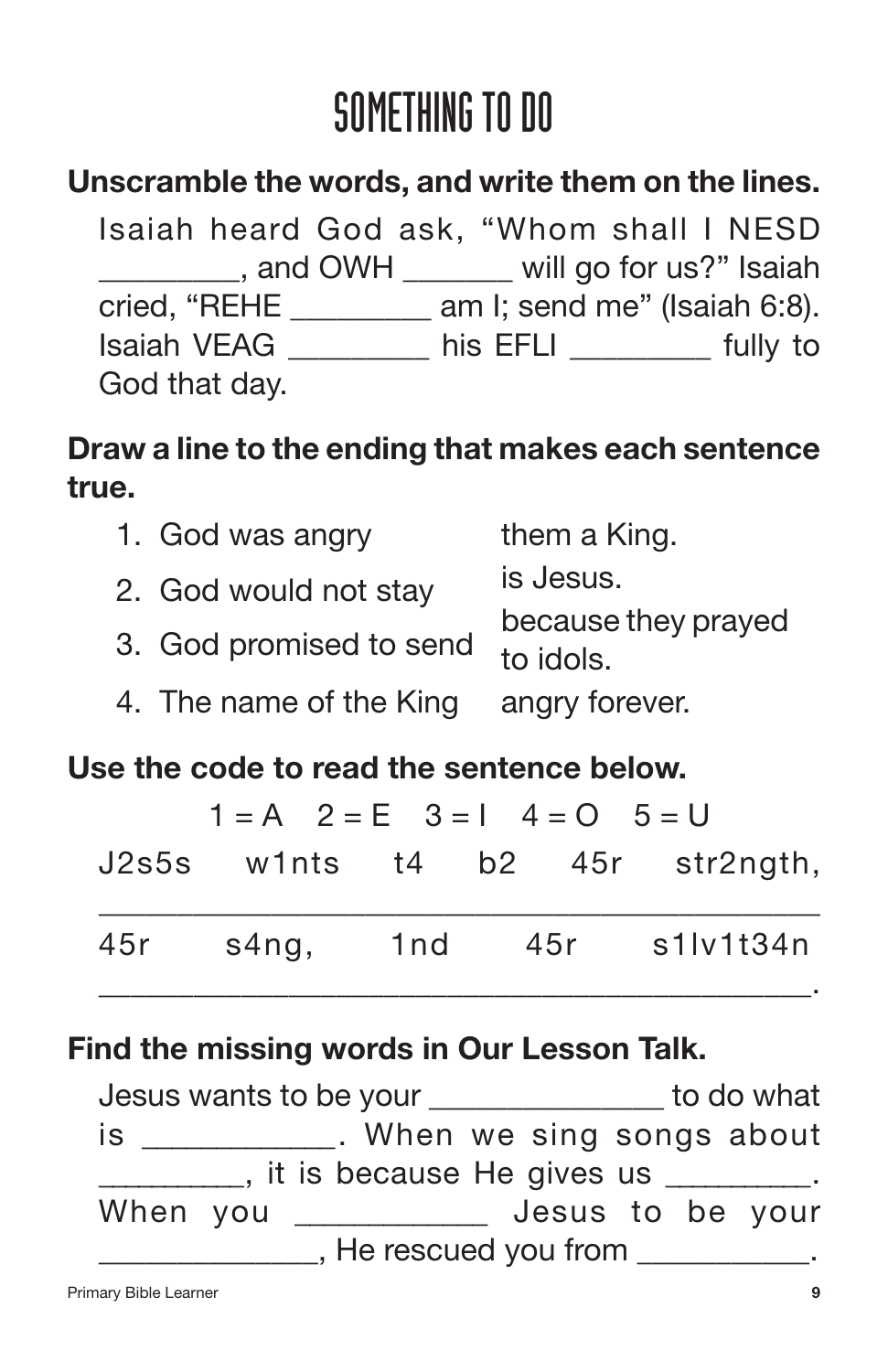

### Worship with All Your Heart

LESSON: Isaiah 29:9-16

**GOLDEN TEXT—"This people draw near me with their mouth, . . . but have removed their heart far from me" (Isaiah 29:13).**

### OURLESSONTALK

Isaiah told the people of Israel that they were like a piece of clay in the hands of God. God wanted to make them into something beautiful, but they would not let Him.

Isaiah told them that they only pretended to love God. When they worshipped, they did not listen to God or obey Him. They had a choice to make. If they loved and obeyed God, He would bless them with good things. If they disobeyed, they were headed for trouble.

You are a lump of clay in God's hands too. He wants to make your life beautiful and blessed. But you have a choice to make. You can ignore God and do things your way, or you can listen to God and seek Him with your whole heart.

Here are some ways to seek God: (1) Pray every day. (2) Listen to Christian music and stories. (3) Listen to your Sunday school teachers, and do what God says.

God does not expect you to be perfect. He just wants you to spend time with Him and love Him.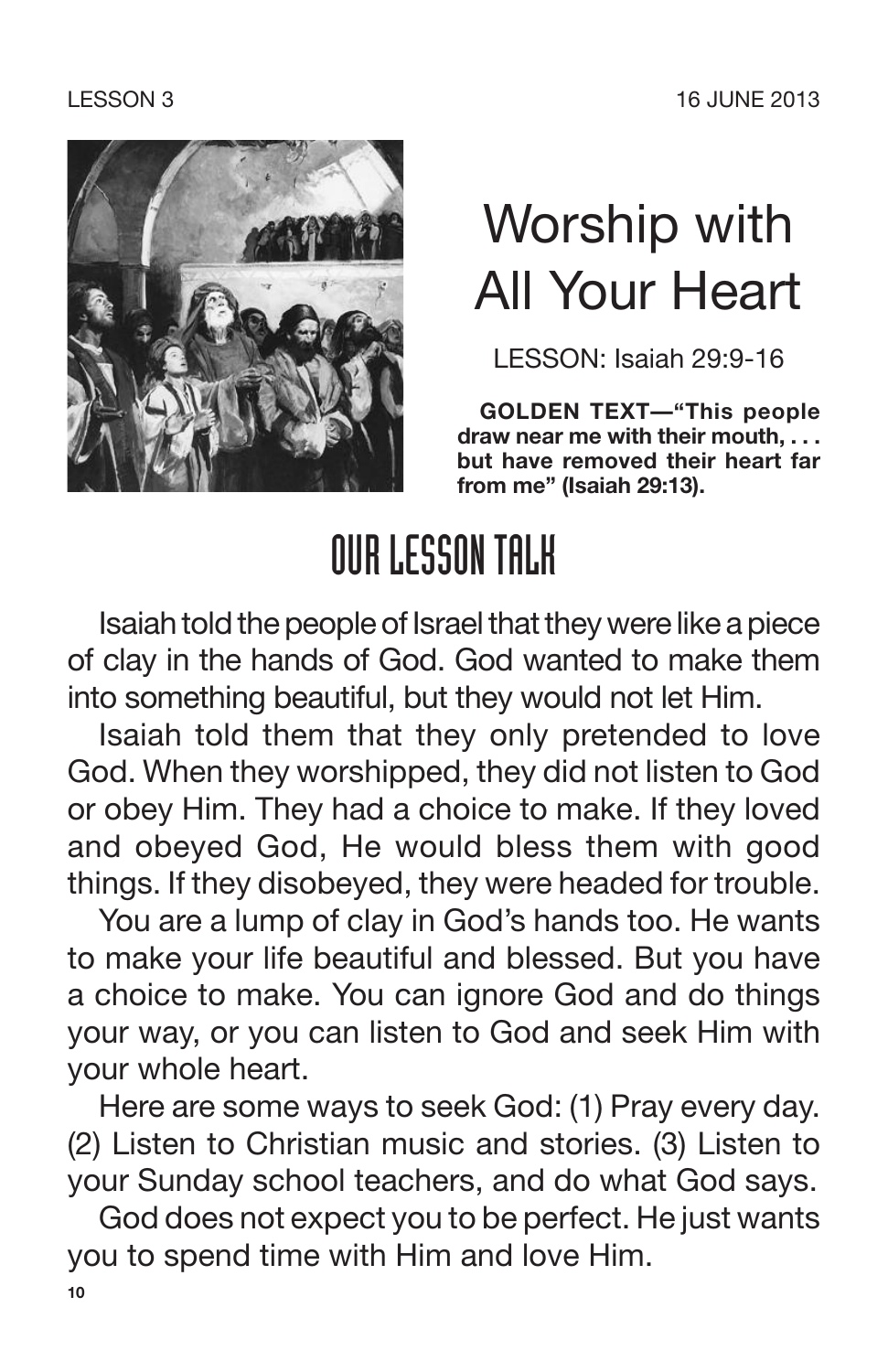#### **Cross out every** *X* **and** *Z.* **Then print the letters that are left over in the blanks. What were the people of Israel like?**

X A Z Z P X I Z X Z E Z C Z X E Z O X X F Z C X X L Z A X Y X I X N X G O Z X Z Z D Z S H Z X A X X N X D S

\_\_\_ \_\_\_\_\_\_\_\_\_\_\_\_\_\_\_ \_\_\_\_\_\_ \_\_\_\_\_\_\_\_\_\_\_\_

**Draw lines to find the words that tell what the Jews of Isaiah's day did when they went to the temple.**

TheydidnotlistentoGodorobeyHim.

#### **Read these sentences, and circle the ones that tell you how to seek God with your whole heart.**

- 1. Pray every day.
- 2. Ignore God, and do things your way.

\_\_\_\_\_\_ \_\_\_\_\_\_\_\_\_'\_\_\_ \_\_\_\_\_\_\_\_\_\_\_\_\_\_\_

- 3. Disobey the Ten Commandments.
- 4. Listen to Christian music and stories.
- 5. Listen to your Sunday school teachers.
- 6. Pretend to love God.

#### **Circle these words in the puzzle. They tell you what God will do with your life if you love and obey Him.**

GOD WILL MAKE YOUR LIFE INTO SOMETHING BEAUTIFUL

SL I F E TRS S AB EFGODOV ER T F S T YW I L LRMRT VMAK E F T Y S TR THBE AUT I F UL UROT YOURMST MU SOME T H I NG V R S F OM I N T OR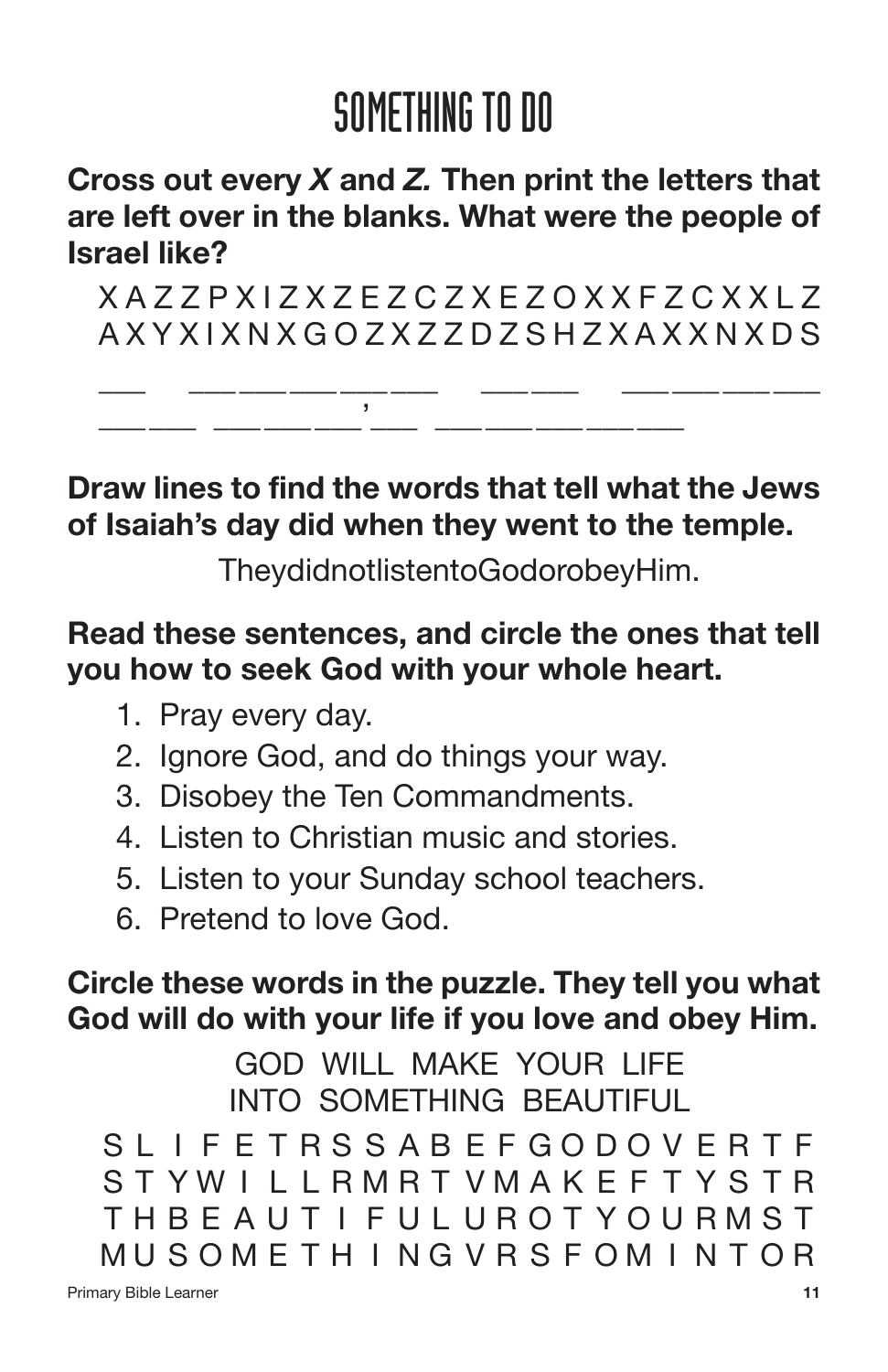

### All Things New

LESSON: Isaiah 65:17-21, 23-25

**GOLDEN TEXT—"Behold, I create new heavens and a new earth: and the former shall not be remembered" (Isaiah 65:17).**

### OURLESSONTALK

The Jews did not always follow God. They often followed the crowd and worshipped idols, just as their neighbors did. Because they made bad choices, they lost their land and were carried away to the country of Babylon.

But God still had a wonderful promise for His children. Isaiah told them that because God was loving and forgiving, one day they would live in a wonderful new world.

This promise is not just for the Jews. It is for all of us who have asked Jesus to be our Saviour. Just think! On the new earth there will be no sadness, tears, sickness, death, sin, or the devil.

We will enjoy living so close to Jesus that we will see Him and walk side by side with Him. This new world will be even more beautiful than the world we live in now. It will be a world where even snakes are friendly!

We will have joy, peace, blessings, and even a house built for us by Jesus Himself. Best of all, no one will ever die again. We will live there forever!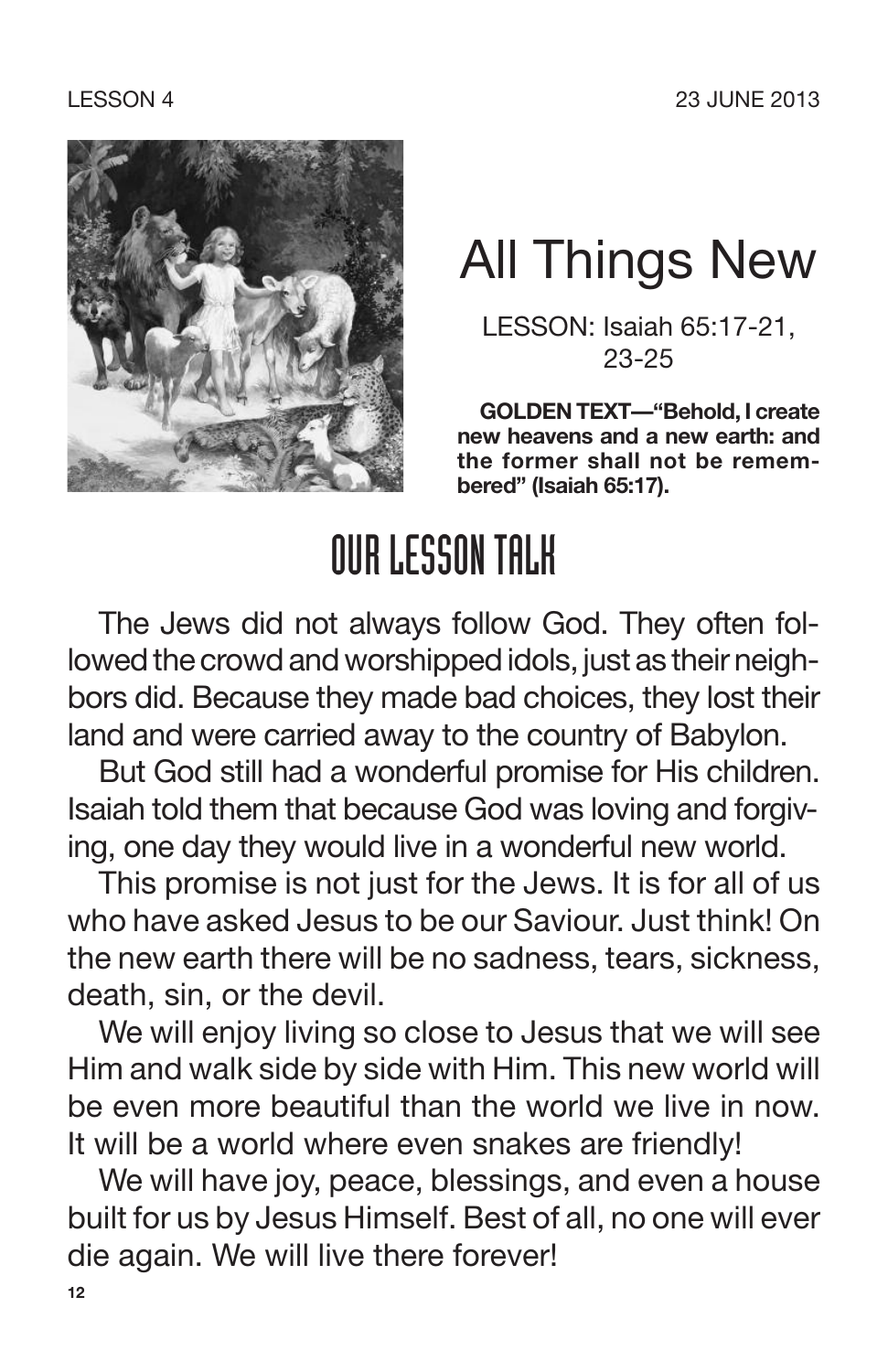\_\_\_\_\_\_\_\_\_\_\_\_\_\_\_\_\_\_\_\_\_\_\_\_\_\_\_\_\_\_\_\_\_\_\_\_\_\_\_\_\_\_\_\_\_.

\_\_\_\_\_\_\_\_\_\_\_\_\_\_\_\_\_\_\_\_\_\_\_\_\_\_\_\_\_\_\_\_\_\_\_\_\_\_\_\_\_\_\_\_\_\_ \_\_\_\_\_\_\_\_\_\_\_\_\_\_\_\_\_\_\_\_\_\_\_\_\_\_\_\_\_\_\_\_\_\_\_\_\_\_\_\_\_\_\_\_\_.

### **Write the words on the blanks in the right order.**

God follow always The not Jews did

lost were They and land away their carried

#### **Draw two lines under the right word or words.**

- 1. But God still had a wonderful (promise) (prayer).
- 2. Because God was loving and (strong) (forgiving), one day they would live in a wonderful new world.
- 3. This promise is also for all of us who have (asked Jesus to be our Saviour) (tried to be good).

#### **Unscramble these words from Our Lesson Talk. They will tell you what you will** *not* **find in the new world.**

| I IVED          | <b>TEAHD</b> |  |
|-----------------|--------------|--|
| <b>NSI</b>      | <b>RSAET</b> |  |
| <b>ICKSNESS</b> |              |  |

#### **Circle the phrases that may finish this sentence.**

One day we will live in a brand-new world where we will see God we will still sin there is no sin everything is beautiful there is no sickness there will be wars people still die we will have joy there is no devil there are no flowers we will be sad there are no tears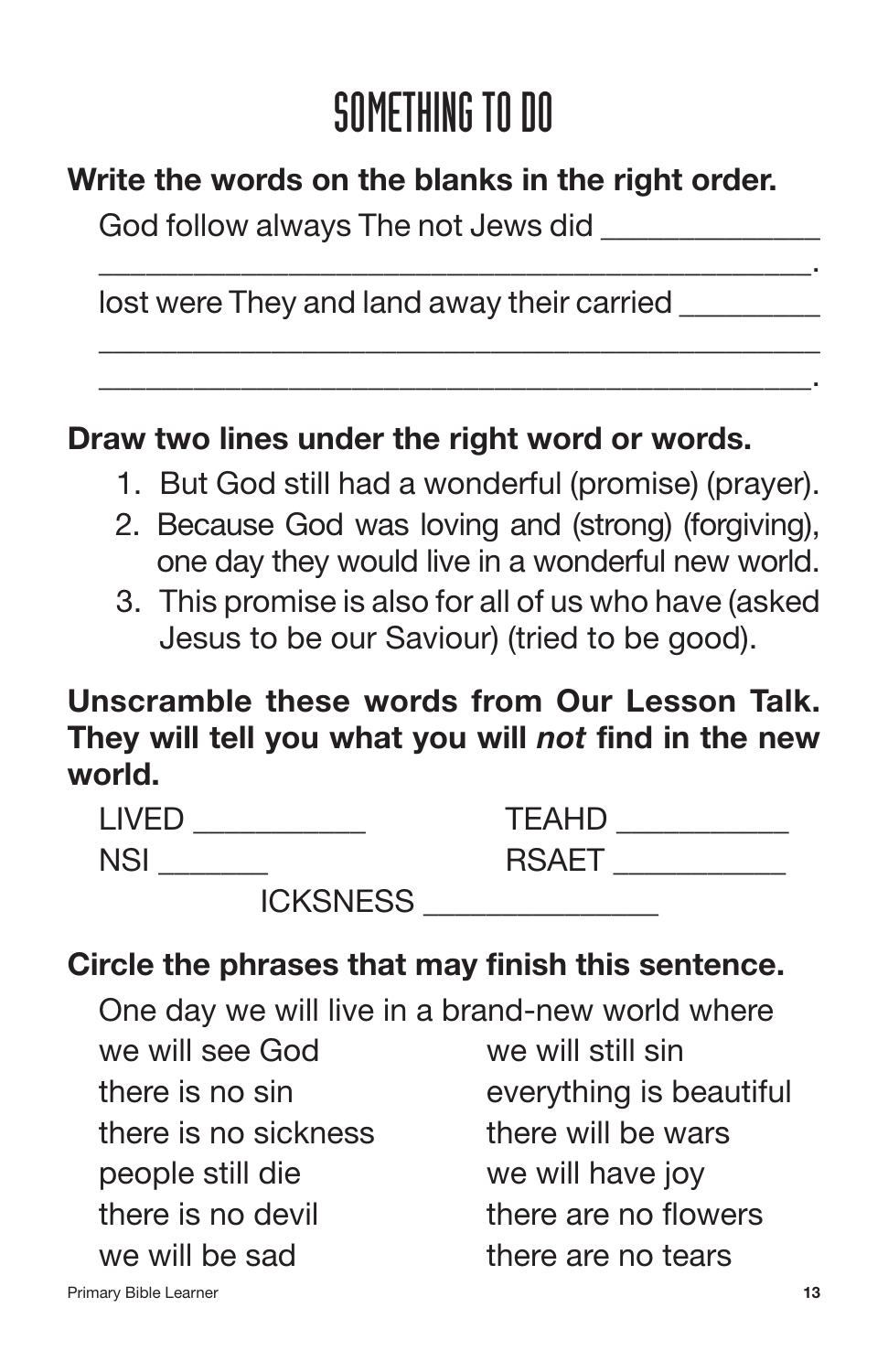

### A Joyous Return

LESSON: Ezra 3:1-7

**GOLDEN TEXT—"They kept also the feast of tabernacles, as it is written" (Ezra 3:4).**

### OURLESSONTALK

The Israelites did not listen to Isaiah. They kept worshipping their neighbors' false gods. They got so far away from God that He would no longer protect them, and their enemies carried them away.

Then one day God worked a miracle. He told King Cyrus to send the Jews back to their land to rebuild the temple. When they were home again, the first thing they did was get out the scrolls and read God's Word. This time they wanted to do everything God told them to do.

Because they decided to obey God's Word, God sent good things their way. God brought them back to their homeland, where they could live in freedom. They would be able to worship God in their temple once again. They were so filled with joy that they celebrated for seven days.

Most people think that having their own way and buying lots of things will make them happy. But the Jews learned that happiness comes from obeying God's Word. If you obey God's Word, your life will be filled with joy too. **14**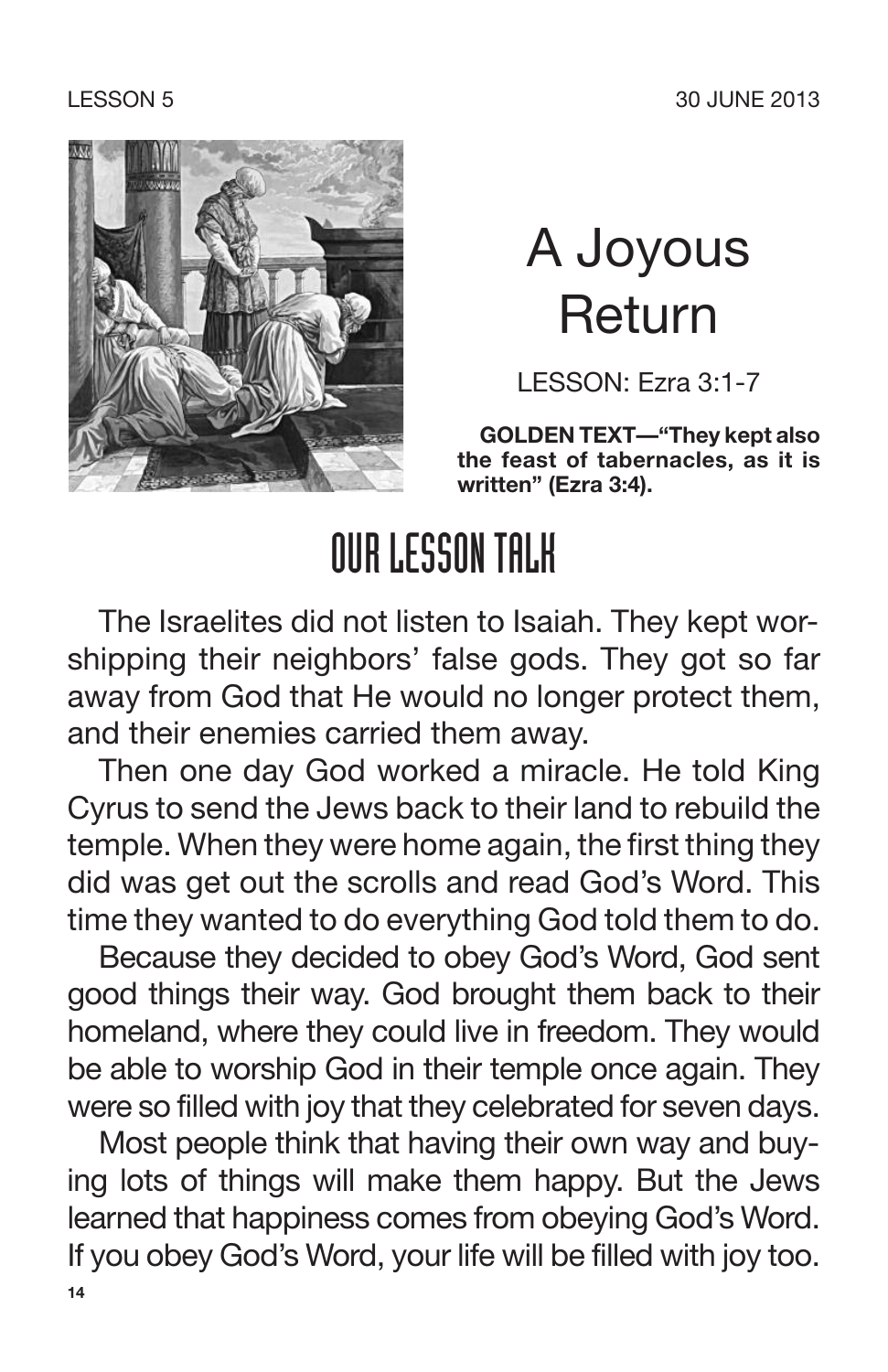#### **Crossoutthe words that start with***W***tofindout whom God used to take the Jews back to their homeland.**

WHAT WAY GOD WINDOW WACKY USED WHY WIPE WHEN KING WAS WHERE CYRUS WOW WISH WAX

\_\_\_\_\_\_\_\_\_\_\_\_\_\_\_\_\_\_\_\_\_\_\_\_\_\_\_\_\_\_\_\_\_\_\_\_\_\_\_\_\_\_\_\_\_\_

**Letters were left out of many of the words in the sentences below. Put the missing letters in the blanks. You will find the words in Our Lesson Talk.**

Th  $f$  rst th ng th y d d w s g t o t the scruils and rad G d's W rd.  $Th$  s t me they w nted t d ev ryth  $\log G$  d t  $\log$  the m.

#### **Choose the best ending for each sentence, and write its letter on the line.**

Because the Jews decided to obey,

- 
- God sent A. back to their homeland.
- 
- 
- - able to worship D. freedom.
- 
- $\frac{1}{\sqrt{1-\frac{1}{n}}}$  God brought them  $\frac{1}{\sqrt{1-\frac{1}{n}}}$  God in their temple.
- They would be contained by their way.
	-

#### **Circle the phrases that are in Our Lesson Talk.**

the Jews learned If you obey filled with joy their own way

Most people think will make them happy happiness comes obeying God's Word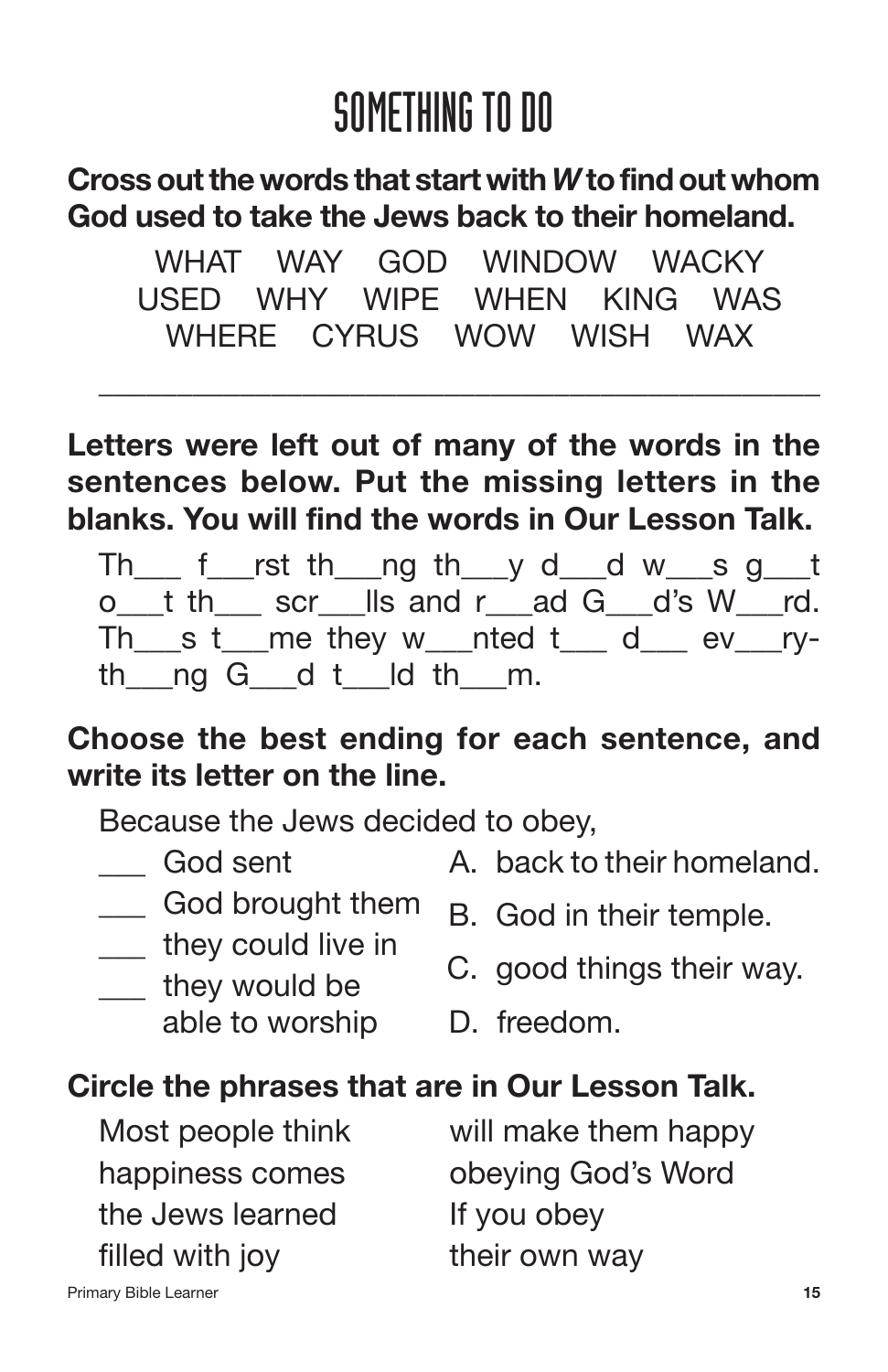

### **Celebrating** a New Beginning

LESSON: Ezra 3:8-13

**GOLDEN TEXT—"All the people shouted with a great shout, . . . because the foundation of the house of the Lord was laid" (Ezra 3:11).**

### OURLESSONTALK

When they were in Jerusalem, the Jews loved going to the temple to worship. But they had been living in a land where the people worshipped false gods. The children had never even seen the Jewish temple.

So when it was time to rebuild the temple, everyone was excited. When they had finished laying the first rows of stones for the foundation, they stopped and called everyone to a celebration! Many of the older men who could remember the first temple they had lost cried.

The older men cried because the new foundation was not nearly as great as the original one. The younger people cheered because they had not seen the first temple. But probably all of them thanked God.

What about you? Do you ever complain about going to church? It is easy to get in the habit of going to church and forget what a blessing it is. Having the freedom to go to the church of our choice and worship the Lord any way we want is a gift from God.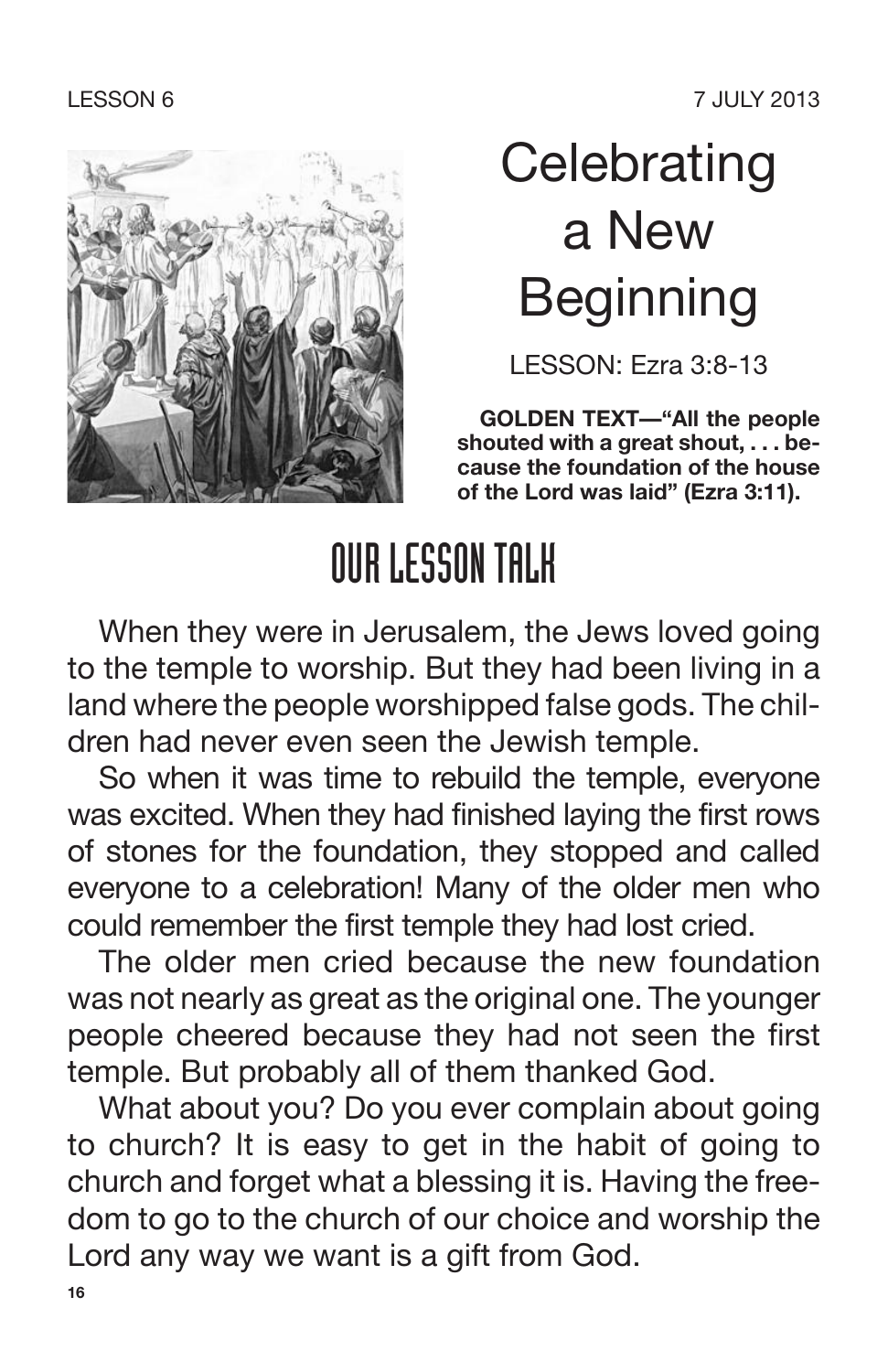### **Number these sentences in the right order. Number 1 has been done for you.**

- They celebrated the new foundation.
- \_\_\_ King Cyrus sent them back to their homeland.
- The Jews lived in Babylon for a long time.
- \_\_\_ They rebuilt the foundation for the temple.
- 1 The Jews were carried away to Babylon.

#### **Print the backward words on the lines correctly.**

Everyone loved going to (PIHSROW) \_\_\_\_\_\_\_\_\_\_\_\_\_\_\_ God. Even the children loved it. In (NOLYBAB) there was no Jewish temple, so the children had (REVEN) \_\_\_\_\_\_\_\_\_\_\_ seen it. After they had finished the first (SWOR) \_\_\_\_\_\_\_\_\_ of stones, they stopped for a celebration.

### **Fill in the blanks. Then find the words in the puzzle.**

|      | It is easy to forget what a | it is to go |
|------|-----------------------------|-------------|
| to   | . Having the freedom to     |             |
| is a | from God.                   |             |
|      |                             |             |

S G M B L E S S I N G X R M S T C H U R C H S F J M O J W O R S H I P C I W G I F T R X T Z V D R Z

#### **Find words in Our Lesson Talk that begin with these letters. Write them on the lines.**

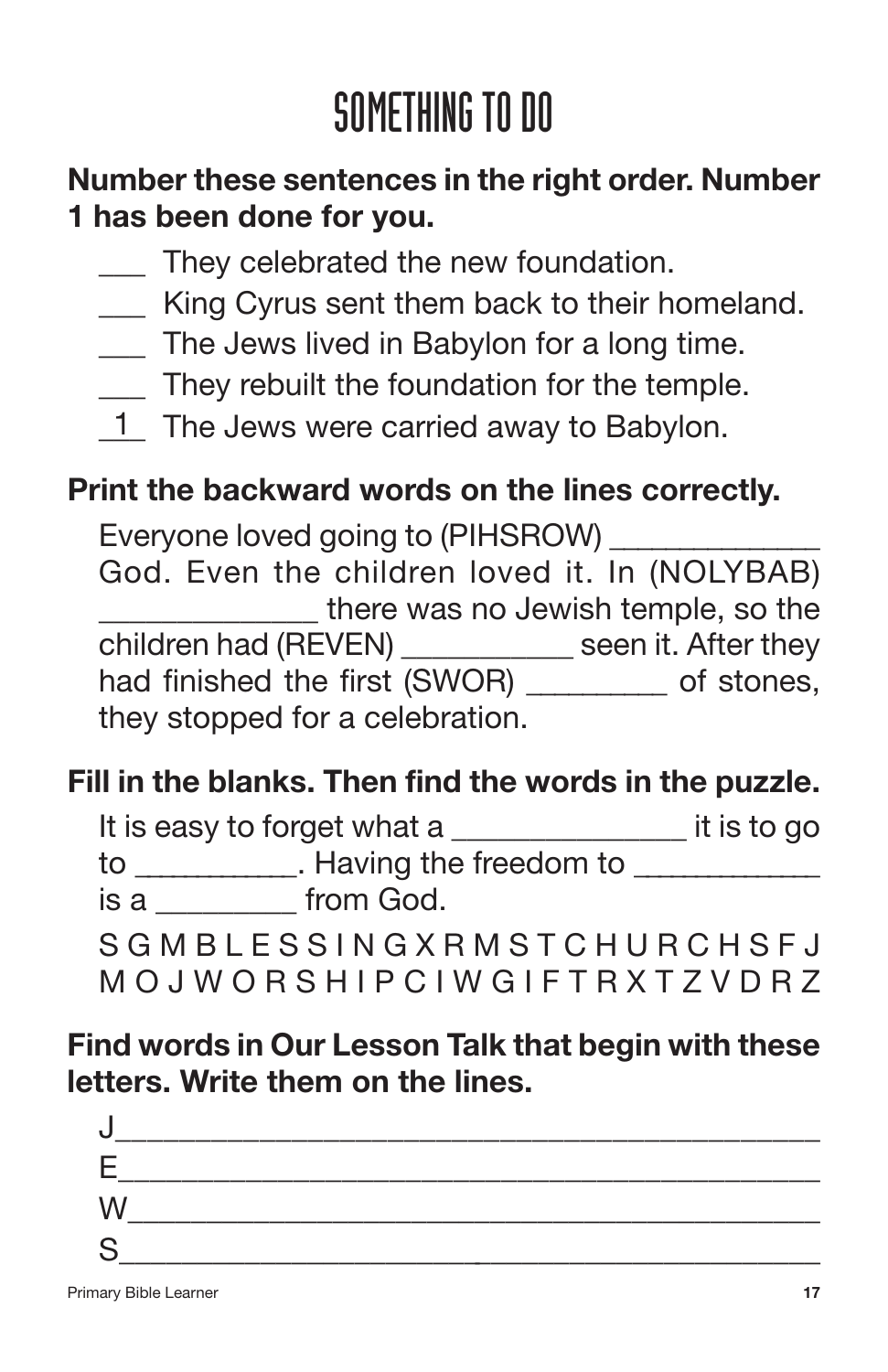

## A New Worship Place

LESSON: Ezra 6:13-22

**GOLDEN TEXT—"The children of Israel, . . . kept the dedication of this house of God with joy" (Ezra 6:16).**

### OURLESSONTALK

It was not easy for the Jews to rebuild the temple. Many of their neighbors did not want them to live in Judah. They even talked the king into stopping the project.

The Jews could have been angry and started a war, but instead they went to the prophets for help. Haggai and Zechariah told them to keep building and to trust God to work out the problem.

As they worked and prayed, God caused a miracle. He placed a new king on the throne who let the Jews finish the temple. They were so thankful to God that they gave Him a huge offering.

Meanwhile, some of their neighbors began to believe in the God of Israel. When they saw how much the Jews trusted in their God, they wanted to know Him too. Those neighbors decided to stop worshipping idols and to worship the Jewish God.

People are watching you all the time. When they see you trusting in God, they will want to know Jesus too. **18**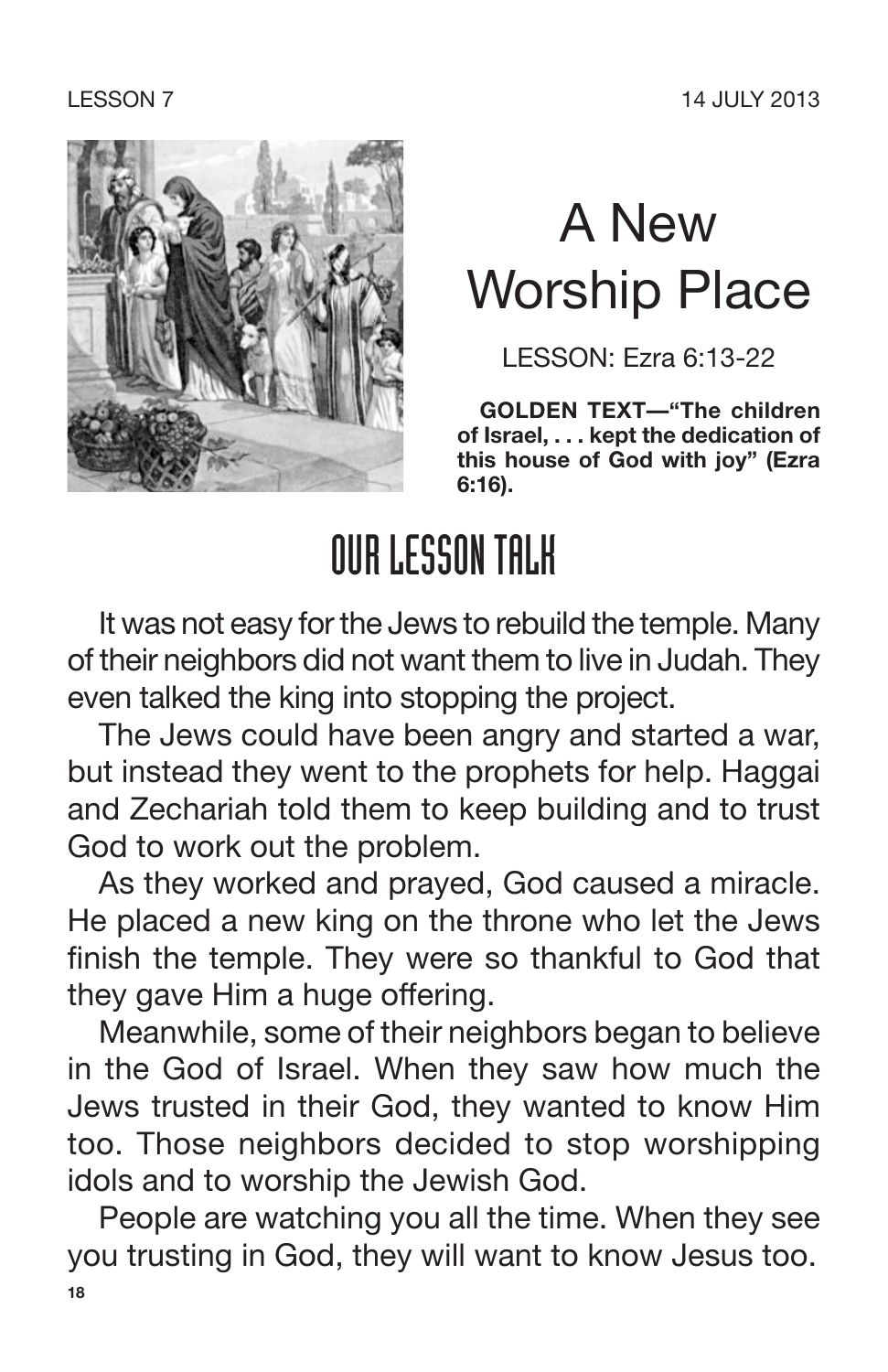**When their neighbors tried to stop them from building the temple, the Jews had to make a choice. If the sentence is a good choice, write GOOD. If it is a bad choice, write BAD.**

| The Jews got angry with their neighbors. |
|------------------------------------------|
| They asked the prophets what to do.      |
| They gave up building the temple.        |
| They kept building the temple.           |
| They trusted God to work out the prob-   |
| lem.                                     |

#### **Use the code to find out what God did for them.**

|                                      |  | $1 = A$ $2 = E$ $3 = 1$ $4 = 0$ $5 = U$ |  |  |
|--------------------------------------|--|-----------------------------------------|--|--|
|                                      |  | G4d c15s2d 1 m3r1cl2 H2 pl1c2d 1        |  |  |
|                                      |  | n2w k3ng 4n th2 thr4n2 wh4 l2t th2      |  |  |
| J <sub>2</sub> ws f <sub>3n3sh</sub> |  |                                         |  |  |

#### **Cross out the words with a** *C* **or an** *F* **in them. Write the words that are left on the lines.**

WHEN CAN THEY CAT SEE FAN YOU CRY FEEL TRUSTING ACE IN GOD, THEY FAR WILL FAIR FAN WANT FOUND TO KNOW ACT CRY JESUS TOO

\_\_\_\_\_\_\_\_\_\_\_\_\_\_\_\_\_\_\_\_\_\_\_\_\_\_\_\_\_\_\_\_\_\_\_\_\_\_\_\_\_\_\_\_\_\_ \_\_\_\_\_\_\_\_\_\_\_\_\_\_\_\_\_\_\_\_\_\_\_\_\_\_\_\_\_\_\_\_\_\_\_\_\_\_\_\_\_\_\_\_\_\_.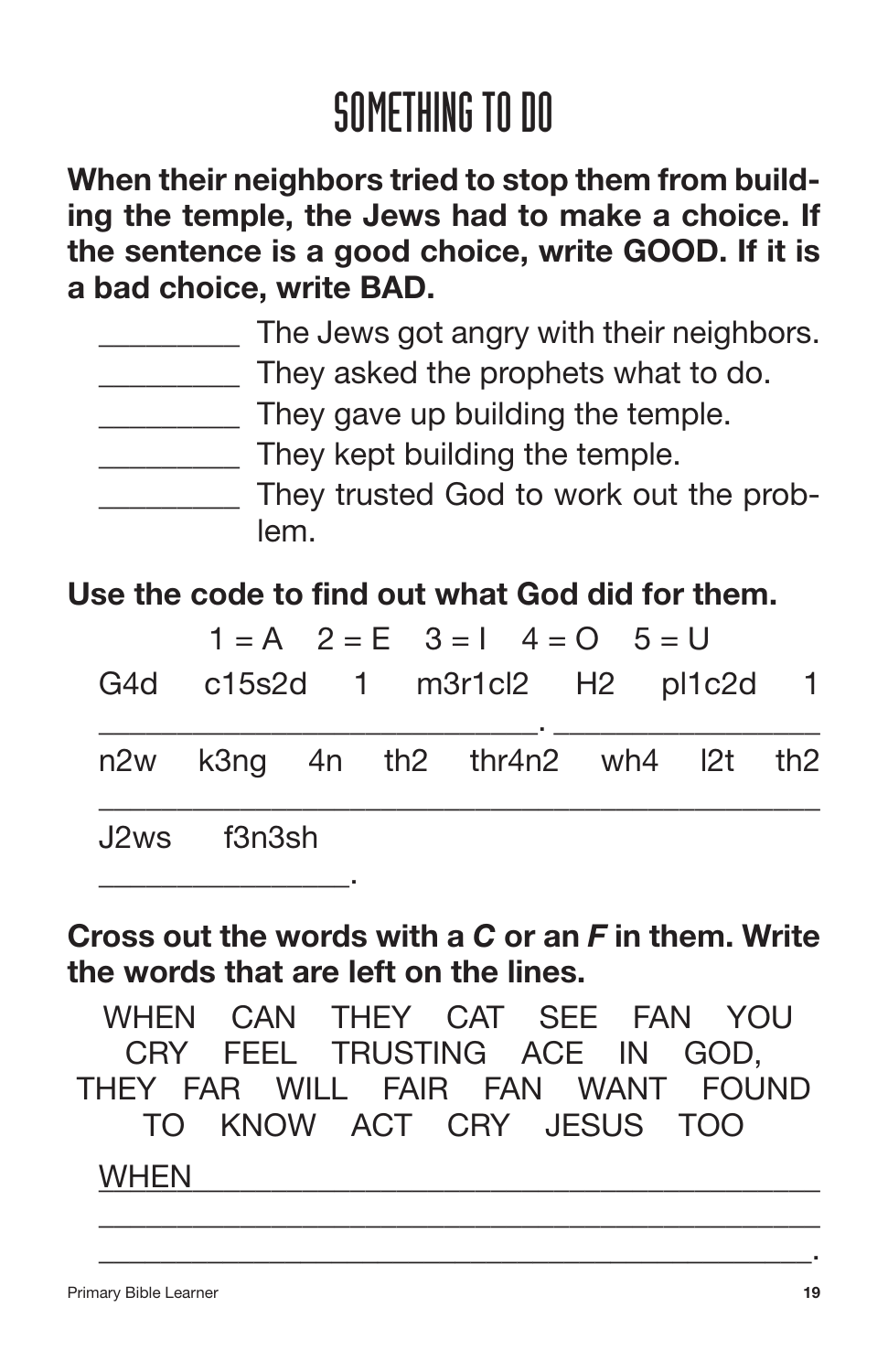

## Fasting and Praying

LESSON: Ezra 8:21-23, 31-32

**GOLDEN TEXT—"So we fasted and besought our God for this: and he was entreated of us" (Ezra 8:23).**

### OURLESSONTALK

Ezra had taught the Scriptures in Babylon for many years. When he heard that the Jewish temple had been rebuilt, he wanted to teach in Jerusalem.

As Ezra prayed, God worked a miracle. The king sent Ezra and a large group of Jews to Jerusalem. The king also sent a huge offering of silver and gold for God.

Ezra knew that there were robbers in the hills. With thousands of pounds of gold, travel was going to be dangerous. So before they started their journey, Ezra called his group together to fast and pray.

Ezra could have asked the king to send an army to protect them from robbers, but he decided to show the king that Israel's God would protect them. And that is just what He did!

What do you do when you have a problem that is too big for you? Ezra would tell you to pray and trust God to work out your problem. Then he would tell you to remember to praise God.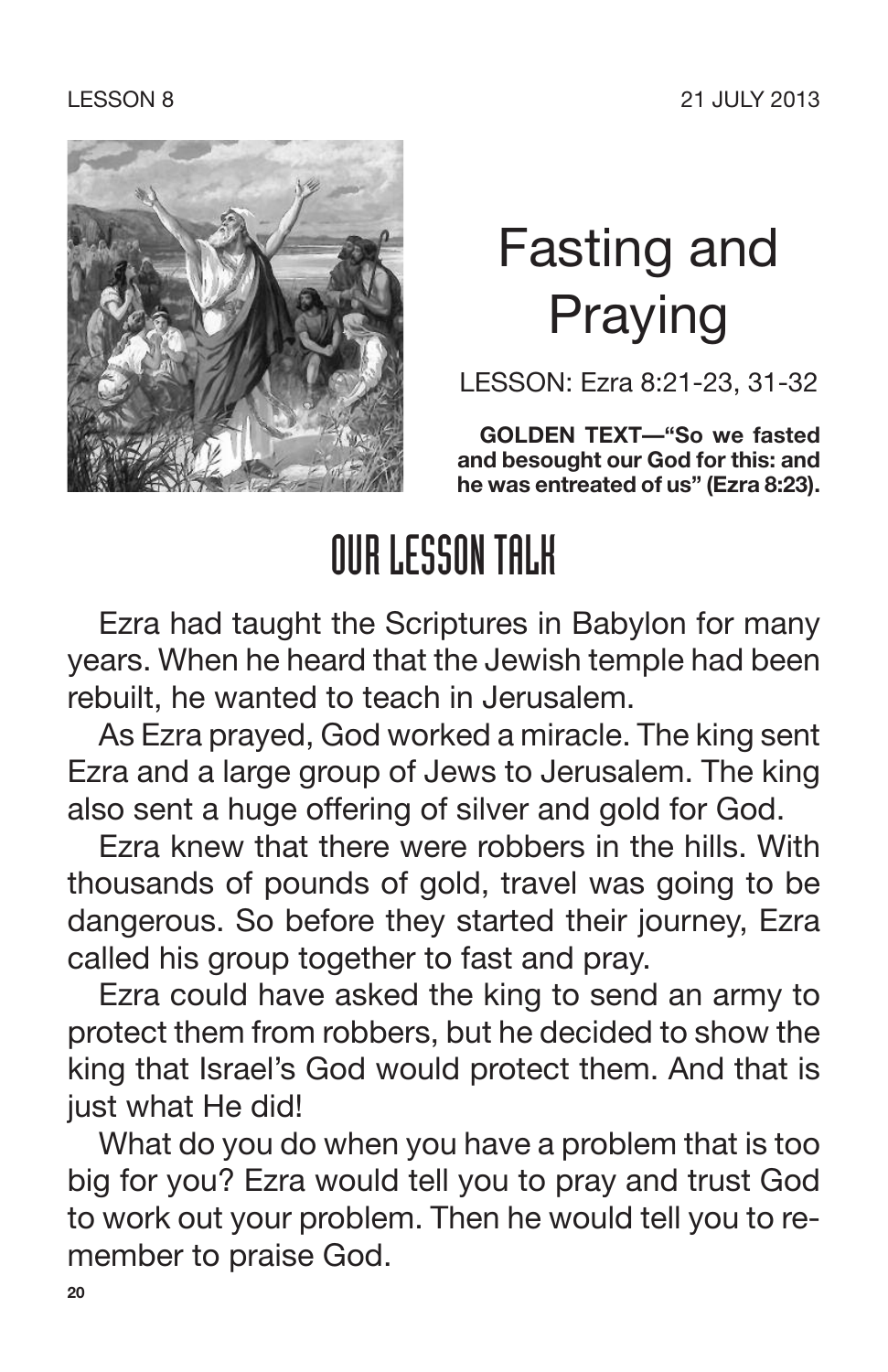### **Circle the underlined words in Our Lesson Talk.**

Ezra had taught the Scriptures in Babylon for many years. When he heard that the Jewish temple had been rebuilt, he wanted to teach in Jerusalem. As Ezra prayed, God worked a miracle.

#### **If God did this for Ezra, write EZRA on the line.**

- God caused the king to send Ezra to Jerusalem.
	- God protected Ezra's group.
- **EXECUTE:** God gave Ezra the Ten Commandments.
	- God made the king give Ezra an offering.

#### **What words in the golden text mean almost the same as these words?**

| <b>GO WITHOUT FOOD</b> |  |
|------------------------|--|
| <b>PRAY</b>            |  |
| <b>ANSWERED PRAYER</b> |  |

#### **Solve the mystery. Draw a line to the right person.**

- I will trust God with my problems. EZRA
- I taught in Babylon for many years.

I made the king give Ezra an offering.

I wanted the king to know that God would ME protect us.

I will praise God when He helps me.

I protected Ezra's group. The state of GOD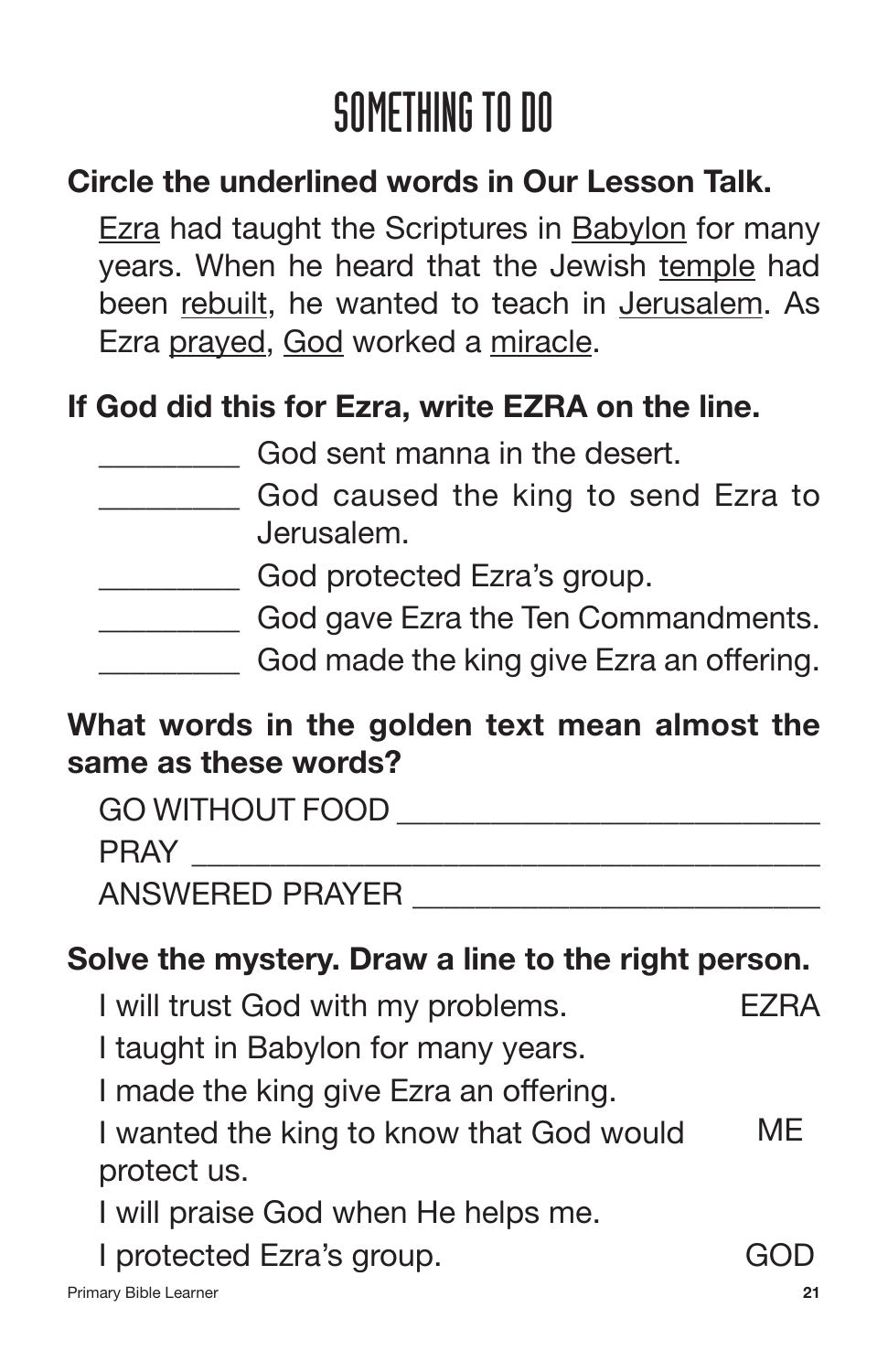

### Gifts for the **Temple**

LESSON: Ezra 8:24-30

**GOLDEN TEXT—"Ye are holy unto the Lord" (Ezra 8:28).**

### OURLESSONTALK

When the king gave Ezra treasures of gold and silver as an offering for God, Ezra knew he was going to need help. So Ezra chose a special group of men from the royal family to guard the treasure.

Before they left, Ezra prayed over the men so that they would not only guard the treasure well but also bless the priests and Levites in Jerusalem by delivering it to them.

You are like that special group of men. When you trusted Jesus, you received God's treasure chest—Jesus. Jesus brought with Him His own special treasures that you can share with others.

Two of these are love and mercy. God wants you to share His love by being kind and helpful. You can share His mercy by being quick to forgive others and by not holding grudges.

This week you will have many opportunities to share these treasures with others. Keep your eyes open! God will show you how He wants you to be a blessing.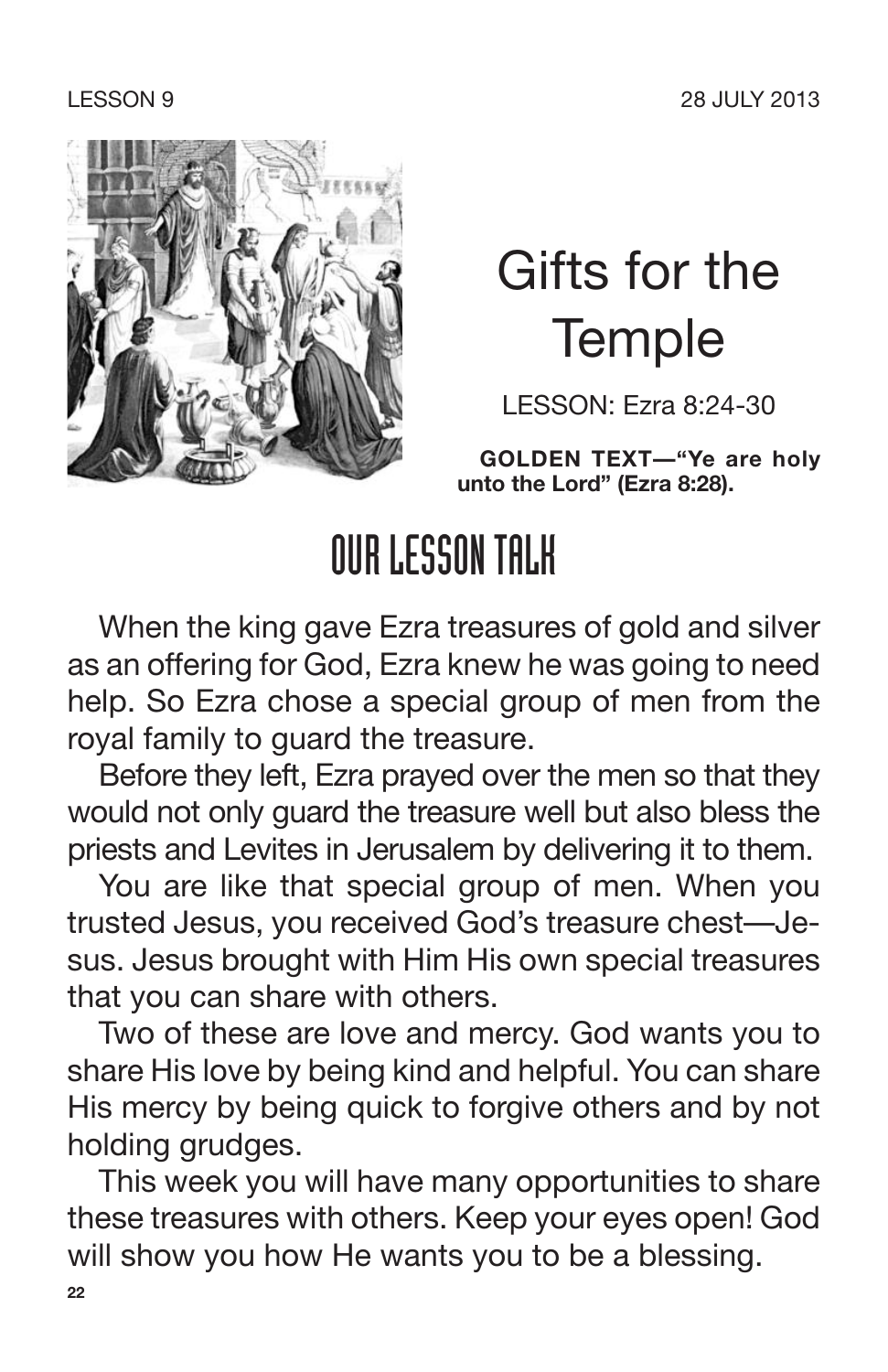#### **Write the letters that have lines underthem on the line below.Draw alinebetweeneach wordtofindout what was in the treasure box that the king gave Ezra.**

GOD OWN FILLED NEEDED EZRA MEN KIND SHARE SILVER HELP LIVE MERCY FORGIVE

\_\_\_\_\_\_\_\_\_\_\_\_\_\_\_\_\_\_\_\_\_\_\_\_\_\_\_\_\_\_\_\_\_\_\_\_\_\_\_\_\_\_\_\_\_\_

#### **Use the code to learn about Ezra's special helpers.**

SECABYOT R I L PUNG 123456789 10 11 12 13 14 15 Ezra chose a 1-12-2-3-10-4-11 group of men from the 9-7-6-4-11 \_\_\_\_\_\_\_\_\_\_\_ fam $i$ ly to guard the  $8-9-2-4-1-13-9-2$ 

#### **Find the right words in Our Lesson Talk.**

\_\_\_\_\_\_\_ are like that special group of men. When you \_\_\_\_\_\_\_\_\_\_\_\_\_\_\_\_\_ in \_\_\_\_\_\_\_\_\_\_\_\_\_, you received God's treasure \_\_\_\_\_\_\_\_\_\_\_—Jesus! Jesus has some special treasures that you can \_\_\_\_\_\_\_\_\_\_\_ with others.

#### **These are the treasures that Jesus gives you to share with others. Find these words in the puzzle, and circle them.**

LOVE MERCY KINDNESS HELPFULNESS FORGIVENESS SGMLOVE D T K I ND N E S S D O M L M E S MO S A VME RC Y OV R L EM L D P RE T UM RH F L P FU L N F S S L N G X D W A V A T L M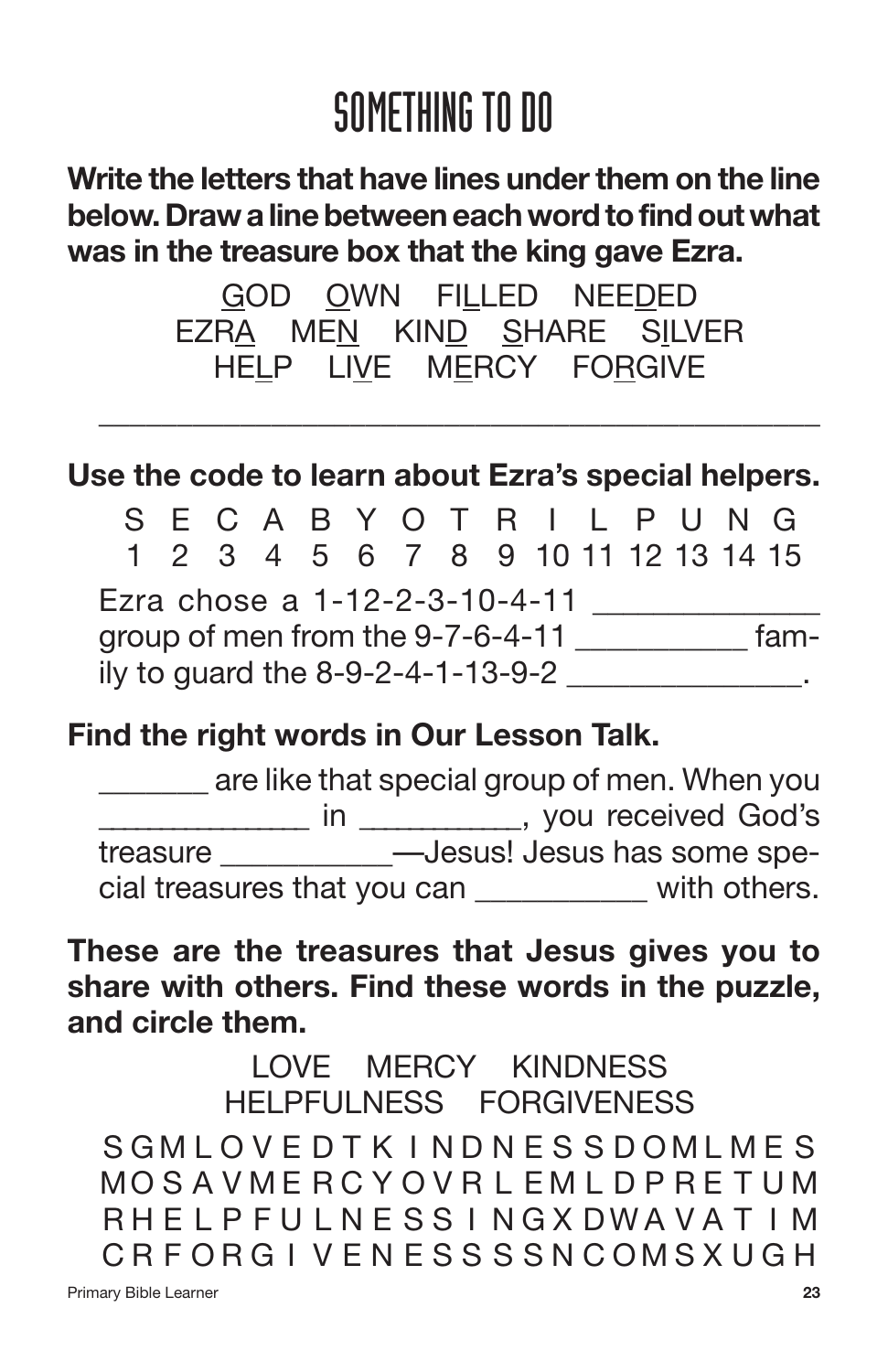

## The Festival of Booths

LESSON: Nehemiah 8:13-18

**GOLDEN TEXT—"All the congregation . . . made booths, and sat under the booths: . . . And there was very great gladness" (Nehemiah 8:17).**

### OURLESSONTALK

When Ezra arrived in Jerusalem, he began reading the scrolls to find out what God wanted His people to do. In them he discovered the Festival of Booths, which the Jews had not celebrated since they were carried off to Babylon. In fact, this group of Jews had never even heard of the Festival of Booths.

The children loved this holiday because each family built a booth out of tree branches on the roof of their house. For seven days they camped out, eating meals and sleeping in the booths.

During that week, Ezra read the stories of Moses to the people to remind them how God had led the Jews out of Egypt and through the desert. They learned about how God had given them water from a rock and manna in the desert.

Ezra wanted the Jews to be thankful and to remember that God would always be with them. This is a good week for you to take time to be thankful too.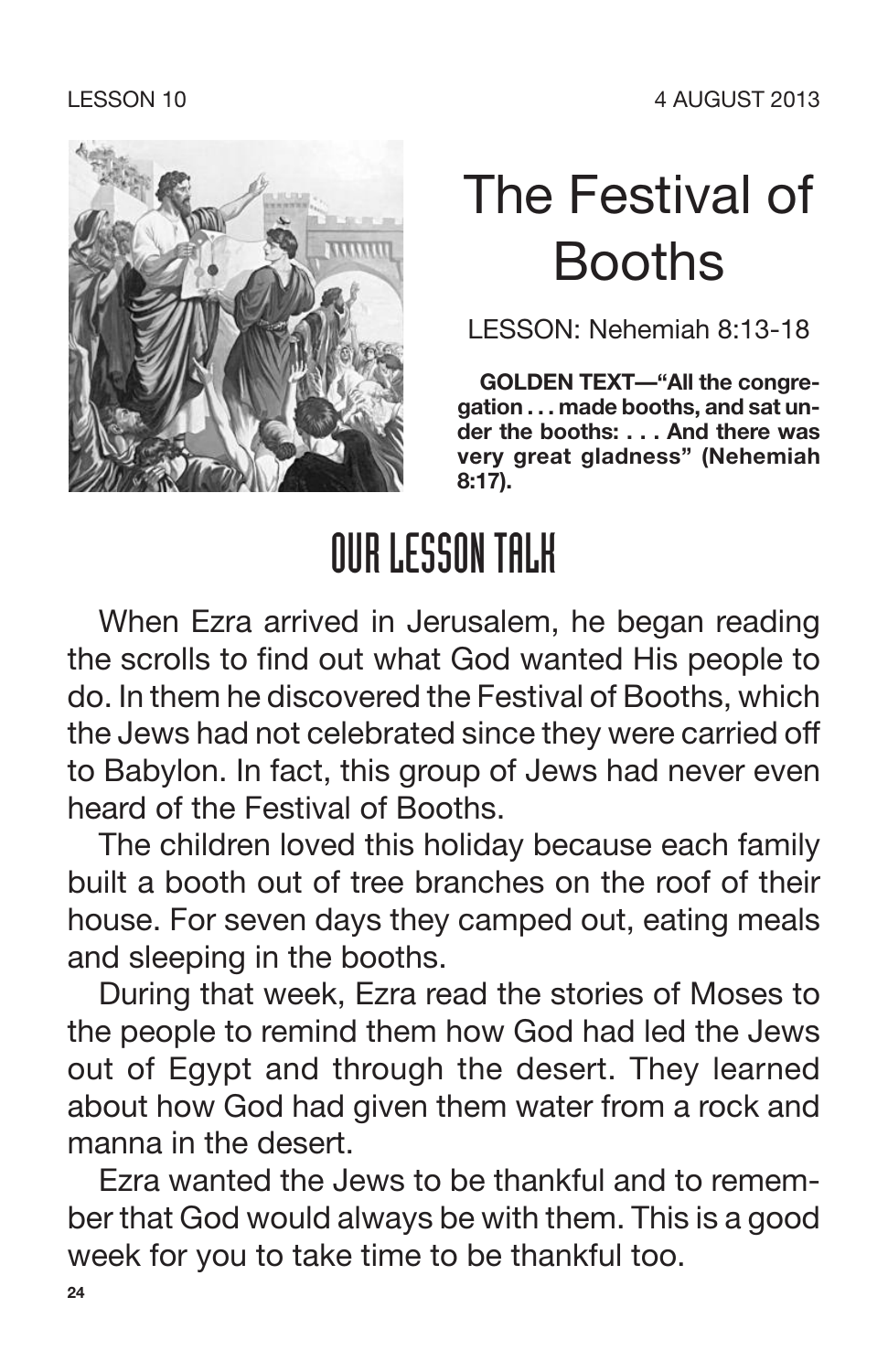### **These sentences are written backward. Write the words on the lines in the right order.**

do to people His wanted God what out find to scrolls the read Ezra

\_\_\_\_\_\_\_\_\_\_\_\_\_\_\_\_\_\_\_\_\_\_\_\_\_\_\_\_\_\_\_\_\_\_\_\_\_\_\_\_\_\_\_\_\_\_

\_\_\_\_\_\_\_\_\_\_\_\_\_\_\_\_\_\_\_\_\_\_\_\_\_\_\_\_\_\_\_\_\_\_\_\_\_\_\_\_\_\_\_\_\_. Booths of Festival the celebrate to them wanted God \_\_\_\_\_\_\_\_\_\_\_\_\_\_\_\_\_\_\_\_\_\_\_\_\_\_\_\_\_\_\_\_\_\_\_\_\_\_\_\_\_\_\_\_\_\_

\_\_\_\_\_\_\_\_\_\_\_\_\_\_\_\_\_\_\_\_\_\_\_\_\_\_\_\_\_\_\_\_\_\_\_\_\_\_\_\_\_\_\_\_\_.

#### **Put** *T* **in front of the true statements. Put** *F* **in front of the false ones.**

- The Jews knew all about the Festival of Booths.
- Most of them had never celebrated the festival.
- \_\_\_ They built booths on the roofs of their houses.
- \_\_\_ They only slept in them on the Sabbath Day.
- \_\_\_ They ate meals and slept in the booths.

#### **Circle the words that you find in Our Lesson Talk.**

| <b>RAID</b>  | <b>MOSES</b>                 | I AND | SHEEP EGYPT |                     |
|--------------|------------------------------|-------|-------------|---------------------|
| <b>JESUS</b> | <b>DESERT</b>                | WATER | <b>KING</b> | MANNA               |
| F7RA         | <b>COMPUTER STORIES CALL</b> |       |             | <b>ROCK</b>         |
|              | SUNDAY THANKFUL GOD          |       | BIBLE CLOUD |                     |
|              | <b>MANGER REMEMBER EVIL</b>  |       |             | <b>HEROD ALWAYS</b> |

#### **Fill in the blanks with words from Our Lesson Talk.**

Ezra read the stories of Moses to the people to remind them how \_\_\_\_\_\_\_\_ had led the Jews out of Egypt. He wanted the Jews to be **wanted** to that God would always be with them.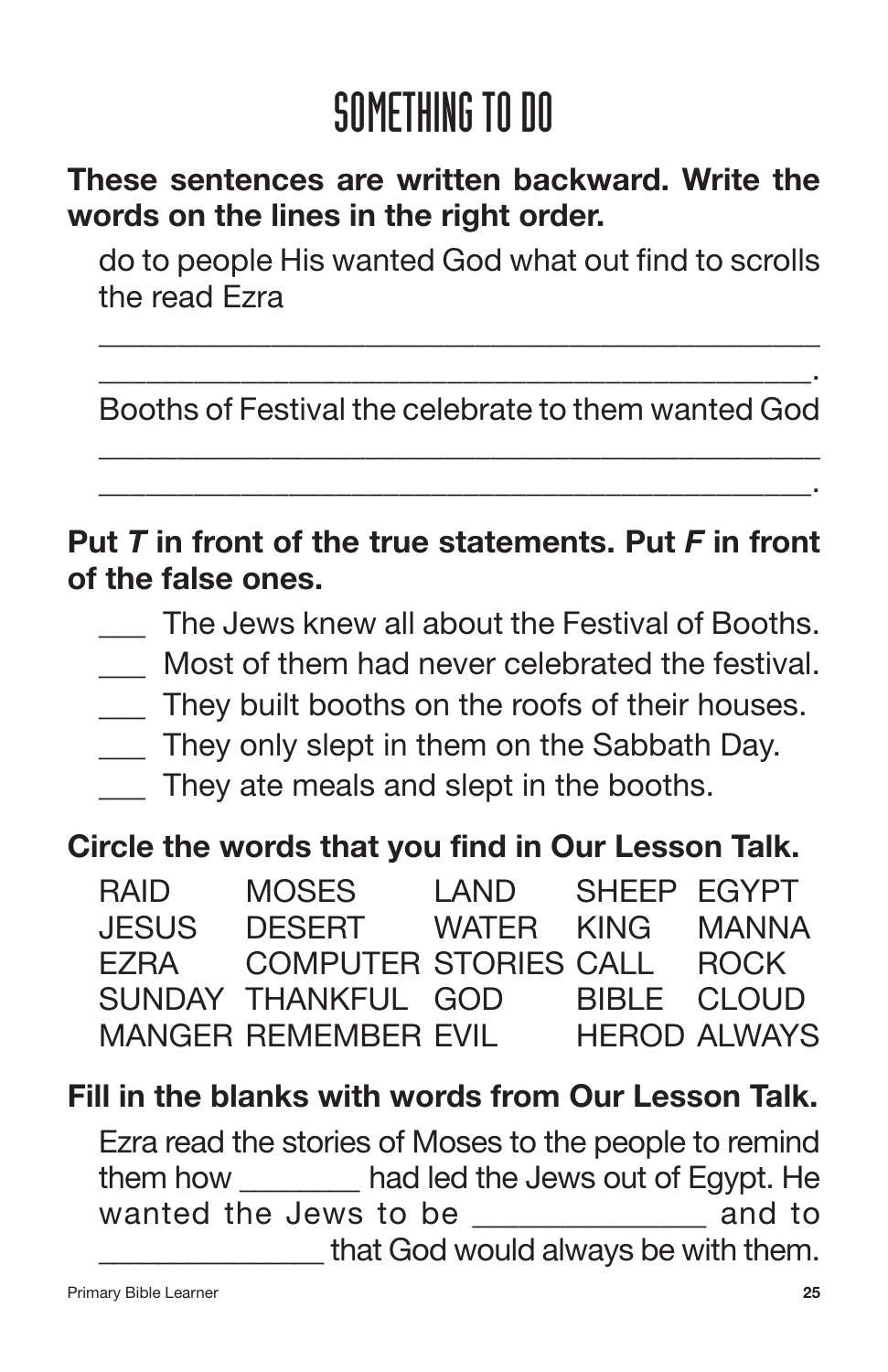

## **Confessing** Sins Together

LESSON: Nehemiah 9:2, 6-7, 9-10, 30-36

**GOLDEN TEXT—"Thou art just in all that is brought upon us; for thou hast done right, but we have done wickedly" (Nehemiah 9:33).**

### OURLESSONTALK

Ezra was glad that the Jews no longer wanted to go along with the crowd and worship idols. With all their heart they wanted to trust in God, not in idols, for protection.

The Jews knew that they had grown up in Babylon because their grandparents had worshipped idols.So when they gathered outside the temple to confess their own sins, they confessed the sins of their grandparents too.

They listened carefully to Ezra as he prayed, asking that God would see the people's needy condition and help them.

God knows that we cannot live sinless lives. That is why He sent Jesus to die for us. First John 1:9 says, "If we confess our sins, he is faithful and just to forgive us our sins, and to cleanse us from all unrighteousness."

Every time we do something that is not pleasing to God, we can pray, "Jesus, forgive me, and take away my sin." God is always listening, and He is always happy to forgive us because Jesus died for that sin. **26**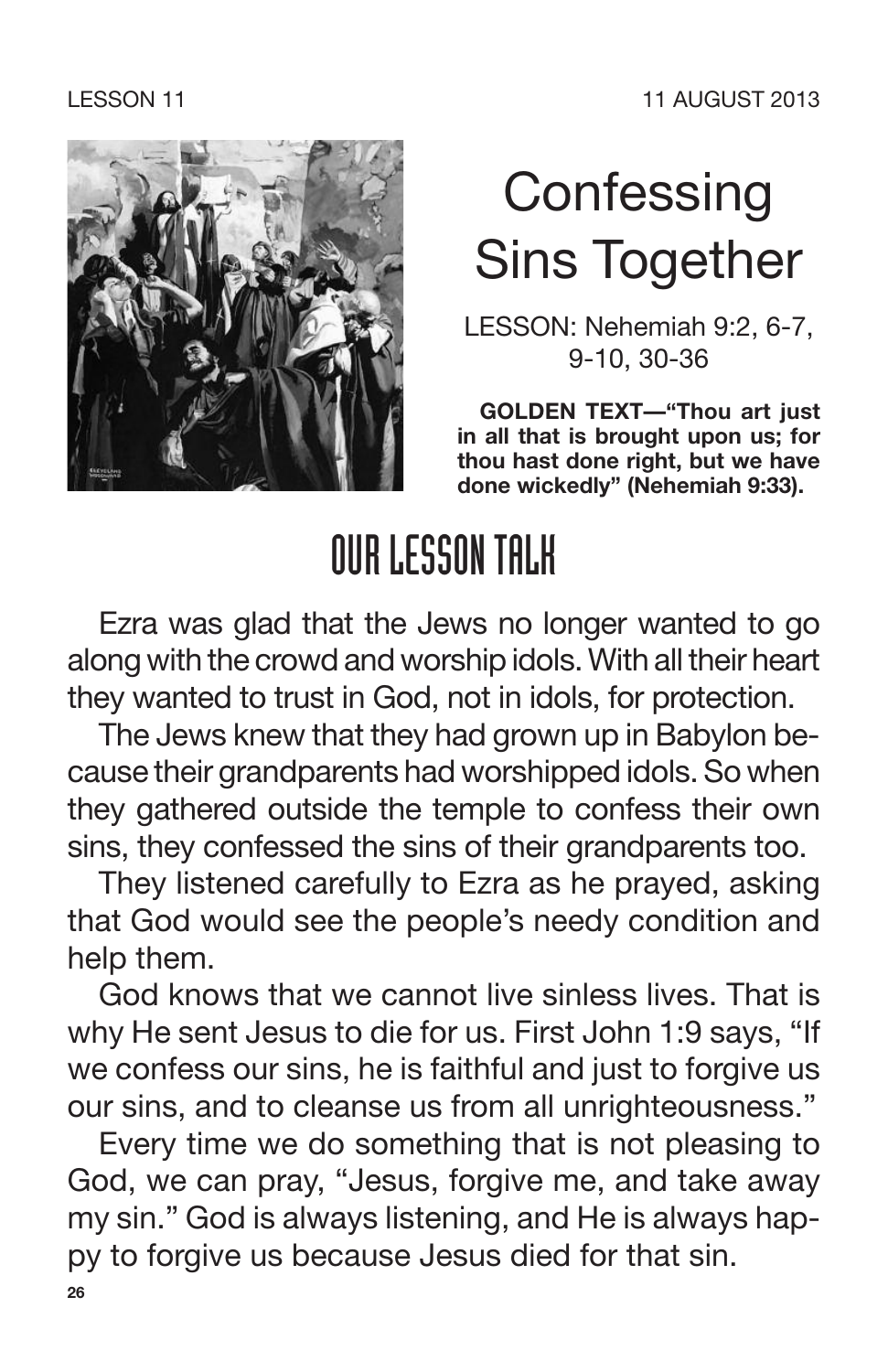#### **Write GOD in front of things that God did and JEWS in front of the things that the Jews did.**

| asked to have sins forgiven              |
|------------------------------------------|
| wanted to trust in God, not idols        |
| forgave sins                             |
| heard prayers                            |
| asked to have grandparents' sins forgiv- |
| en                                       |
|                                          |

#### **Unscramble these words from I John 1:9.**

| If we NCOSEFS     | our sins, God is     |
|-------------------|----------------------|
| faithful and STJU | to forgive us and to |
| <b>NSEAELC</b>    | US.                  |

**Cross out each** *X* **and** *K.* **Print the other letters on the lines. Then draw a line between each word to make a sentence.**

J X X E K S U X K S D X K I E X X D K S X K O T H X K A K T K K X W X E K X K C K O X X U X L D B X K X E X K X F K O X R X G K I X V K E K N X

\_\_\_\_\_\_\_\_\_\_\_\_\_\_\_\_\_\_\_\_\_\_\_\_\_\_\_\_\_\_\_\_\_\_\_\_\_\_\_\_\_\_\_\_\_\_ \_\_\_\_\_\_\_\_\_\_\_\_\_\_\_\_\_\_\_\_\_\_\_\_\_\_\_\_\_\_\_\_\_\_\_\_\_\_\_\_\_\_\_\_\_\_ \_\_\_\_\_\_\_\_\_\_\_\_\_\_\_\_\_\_\_\_\_\_\_\_\_\_\_\_\_\_\_\_\_\_\_\_\_\_\_\_\_\_\_\_\_.

**Write the answers to these questions on the lines.**

What did the Jews make up their minds *not* to do?  $w$  in the set of  $\mathbf i$ What did the Jews make up their minds *to* do?  $c \qquad \qquad t \qquad \qquad s \qquad$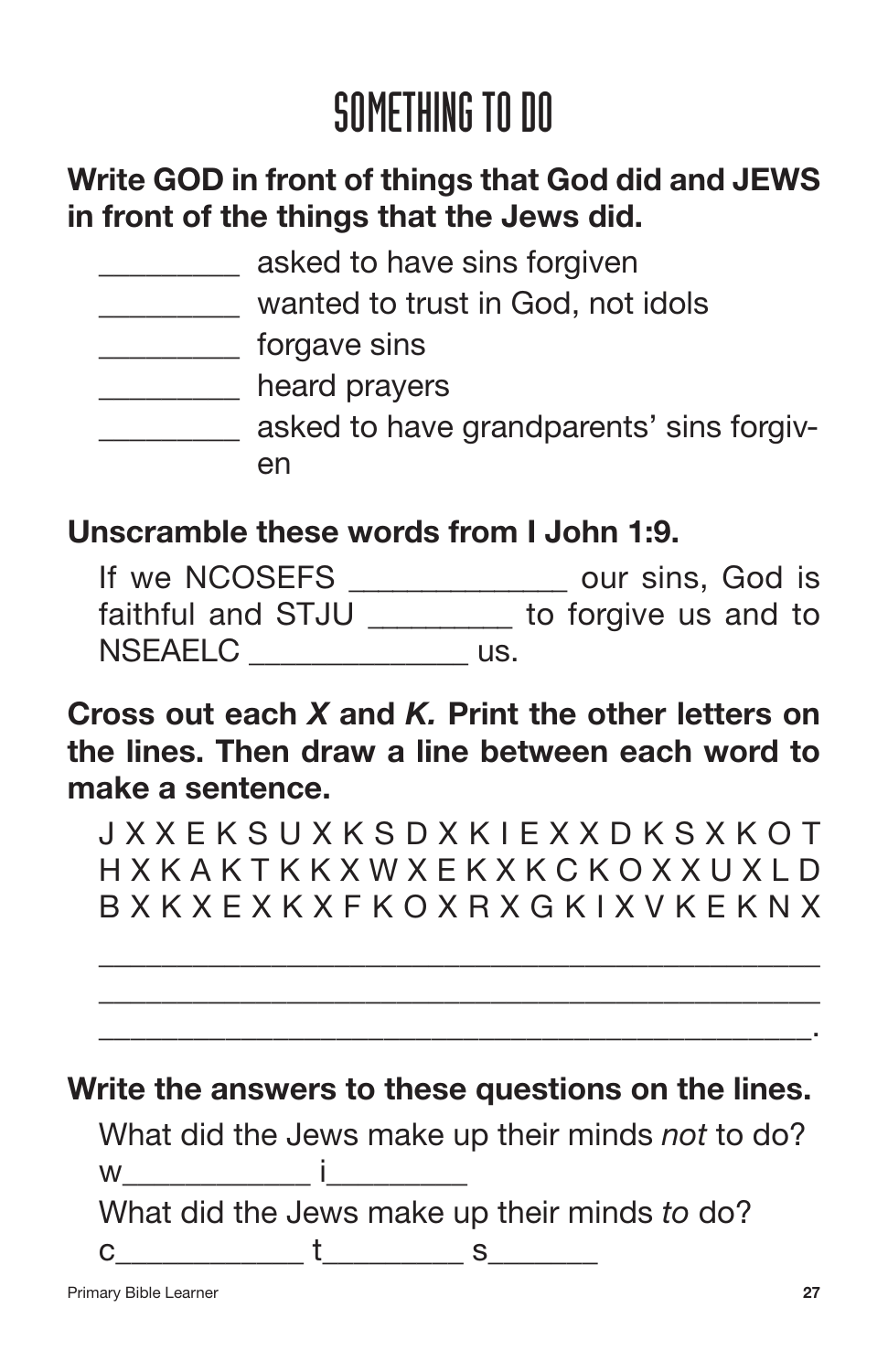

### A Joyful Time of Worship

LESSON: Nehemiah 12:27-36, 38, 43

**GOLDEN TEXT—"That day they offered great sacrifices, and rejoiced: for God had made them rejoice with great joy" (Nehemiah 12:43).**

### OURLESSONTALK

Nehemiah became a builder for God. When he heard that the wall around Jerusalem was in ruins, he prayed that someone would rebuild it. God chose Nehemiah!

As Nehemiah walked along the broken-down wall, he prayed that God would give him a plan. God told Nehemiah to ask each family to rebuild the part of the wall that was near their house. So everyone—fathers, mothers, boys, and girls—had a part in helping Nehemiah.

When the wall was finished, the people had a great celebration. Even the children joined in, for they had helped their families rebuild God's wall.

Today God wants us to help Him build His kingdom. Everyone has a part—fathers, mothers, boys, and girls. Here are four things that you can do to help God: (1) Show up at church every week. (2) Pray for your church. (3) Volunteer to help. (4) Show God's love by doing what Jesus would do. Have you done these things yet? Today is a good day to begin helping God. **28**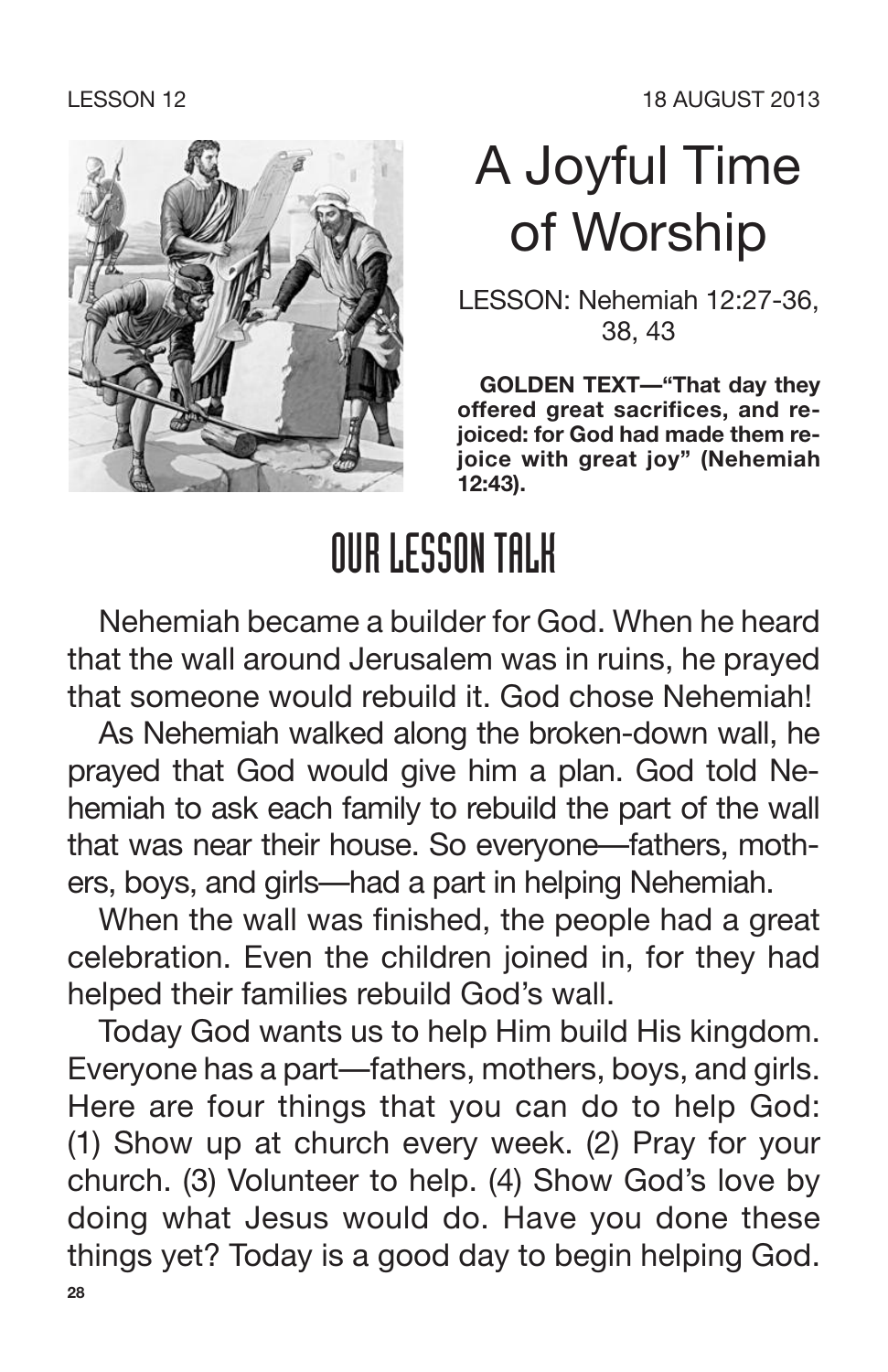#### **Can you put these letters in the right places? You will use some letters more than once.**

e u f v l m c t a o

N\_\_h\_\_mi\_\_h w\_\_s a b\_\_i\_\_d\_\_r \_\_\_or God. H\_\_\_ pr\_\_\_y\_\_\_d th\_\_\_t God w\_\_\_u\_\_\_d giv hi a p an for building the w ll. God's plan w s for the f milies to do the w rk.

### **Circle those who helped Nehemiah rebuild the wall.**

Moses children fathers neighbors families the king Abraham priests

### **Fill in the blanks to find out what God wants us to do to help Him. Find the words in Our Lesson Talk.**

T\_\_\_\_\_\_\_\_\_ God w\_\_\_\_\_\_\_\_\_ us to help Him build His  $k$  **Everyone has a p**  $$ fathers, mothers, b and g .

#### **If this is something you can do to help God build His kingdom, print YES. If not, print NO.**

- \_\_\_\_\_\_\_ Watch TV all day.
- \_\_\_\_\_\_\_ Pray for your church.
- \_\_\_\_\_\_\_\_\_ Show God's love.
- \_\_\_\_\_\_\_ Whine and complain.

#### **Here is a message for you. Draw lines between words to read it.**

TodayisagooddaytobeginhelpingGod.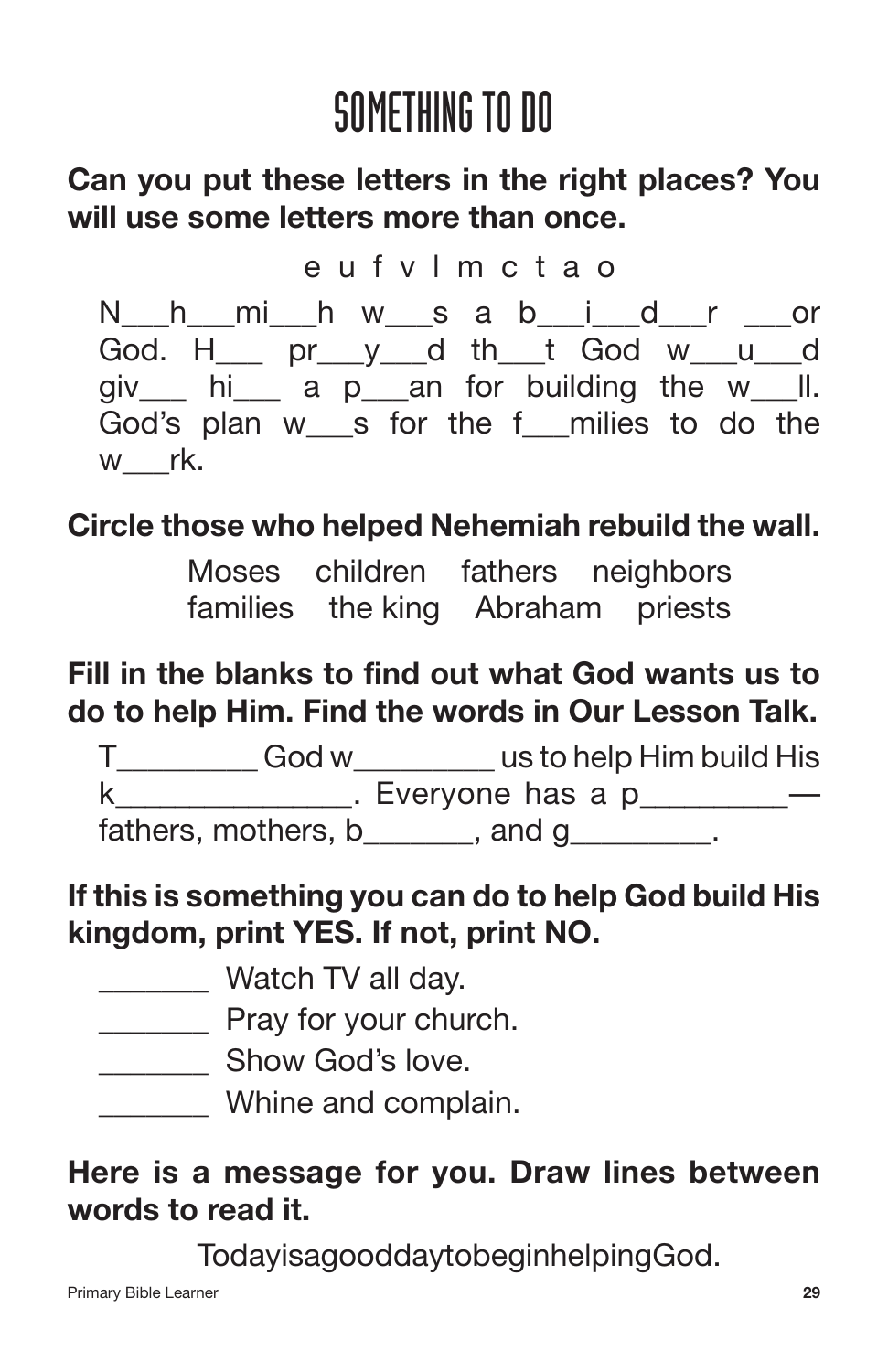

### Keep the Lord's Day **Holy**

LESSON: Nehemiah 13:15-22

**GOLDEN TEXT—"I commanded the Levites that they should cleanse themselves, . . . to sanctify the sabbath day" (Nehemiah 13:22).**

### OURLESSONTALK

When the Jews began to listen to Ezra read God's Word, they heard the Ten Commandments. One of the commandments was to keep the Sabbath Day holy.

They did not know how to keep the Sabbath Day holy. When Nehemiah saw them working in the fields and selling food in the market, he was shocked. He asked the religious leaders why they allowed the people to work on the Sabbath instead of keeping it as a special day of worship.

With Nehemiah's help, they closed the market on the Sabbath and taught the people to gather for worship and then rest at home with their families.

Today our day of worship is not Saturday, as it was for the Jews. Our day of worship is Sunday, because that is the day Jesus rose from the grave. God is pleased when we make it special by resting from our work and going to church to worship the Lord. God knows that you need a day off from school in order to rest.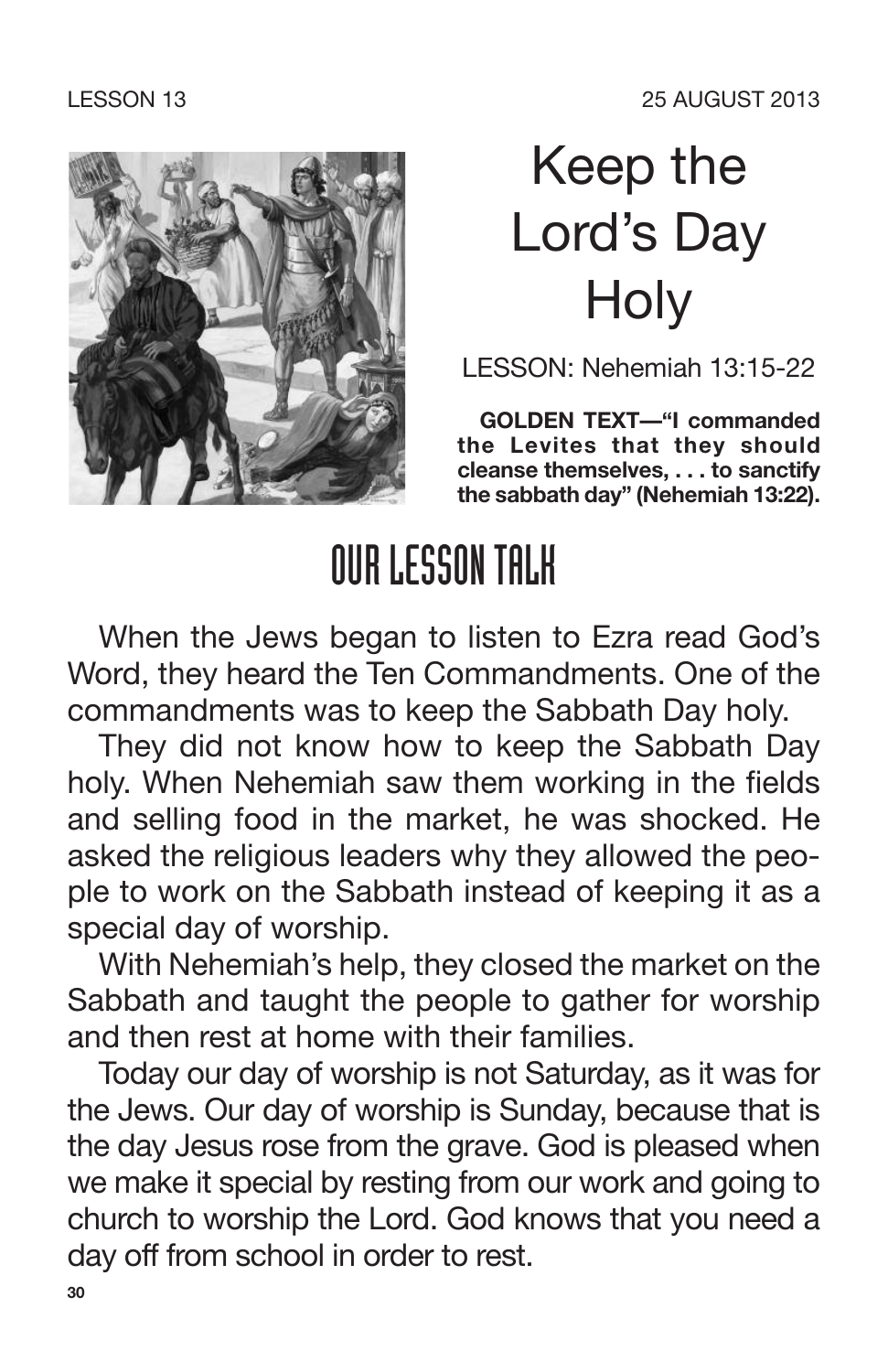#### **Use some of these words to finish the sentence.**

work Jews Nehemiah listen Ten Jesus shocked Commandments Word lands When the \_\_\_\_\_\_\_ began to \_\_\_\_\_\_\_\_\_\_\_\_ to Ezra read God's They heard the \_\_\_\_\_\_\_\_\_\_\_\_\_\_\_\_\_\_\_\_\_\_.

**Find out what the secret sentence says. The numbers will tell you what letters to write on the lines.**

 $1 = A$   $2 = E$   $3 = 1$   $4 = 0$   $5 = U$ 4n2 \_\_\_\_\_\_\_\_ of the commandments w1s t4 \_\_\_\_\_\_\_ k22p \_\_\_\_\_\_\_\_\_\_\_ th2 \_\_\_\_\_\_\_\_\_ S1bb1th  $\Box$  D1y  $\Box$  h4ly  $\Box$ 

**Number these sentences in the right order. Number 1 has been done for you.**

- They taught the Jews to worship on the Sabbath.
- He asked the leaders why they had allowed the people to work on the Sabbath.
- 1<sup>-</sup> Nehemiah was shocked.
- \_\_\_ Nehemiah closed the market.

**This sentence contains scrambled words. Unscramble the words, and write them on the lines to complete the sentence.**

| Our day of PIHWORS | is on NUSDYA   |
|--------------------|----------------|
| because HATT       | is the YAD     |
| <b>Jesus SORE</b>  | from the VEGAR |
|                    |                |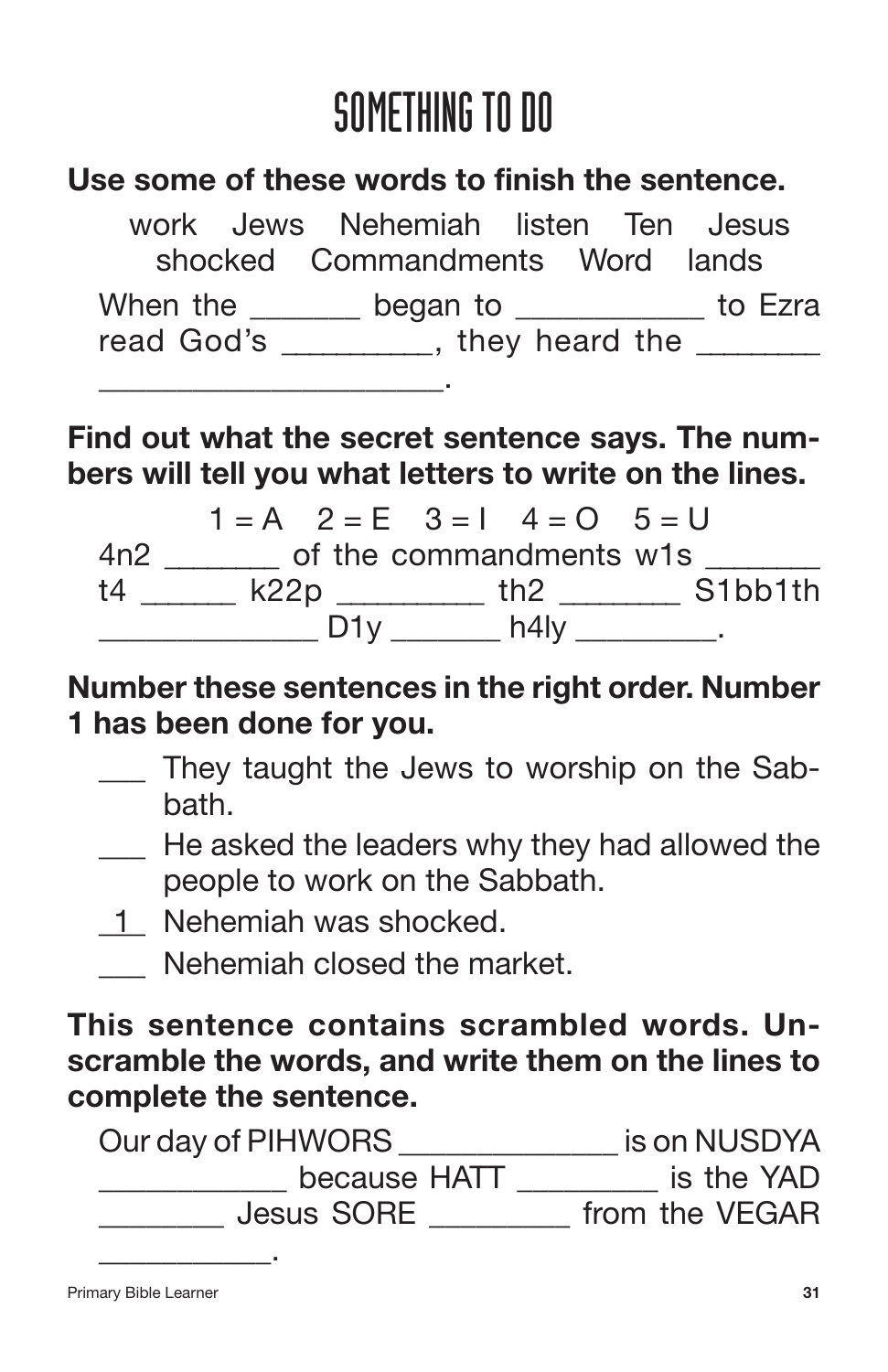

### *Good to Be Home*

In the spring our father told us that we were going home. "Home? Where is home?" we asked. He described a beautiful city, a strong wall, and a huge temple. He said all of us would worship God there once again. He told us that because our grandparents worshipped idols, God no longer kept them safe. They were carried away.

Well, here we are. There is no wall, and I do not see a temple. But I am so excited because we are *free!* We are free to live where we want and free to praise God anywhere we want! It is so good to be home.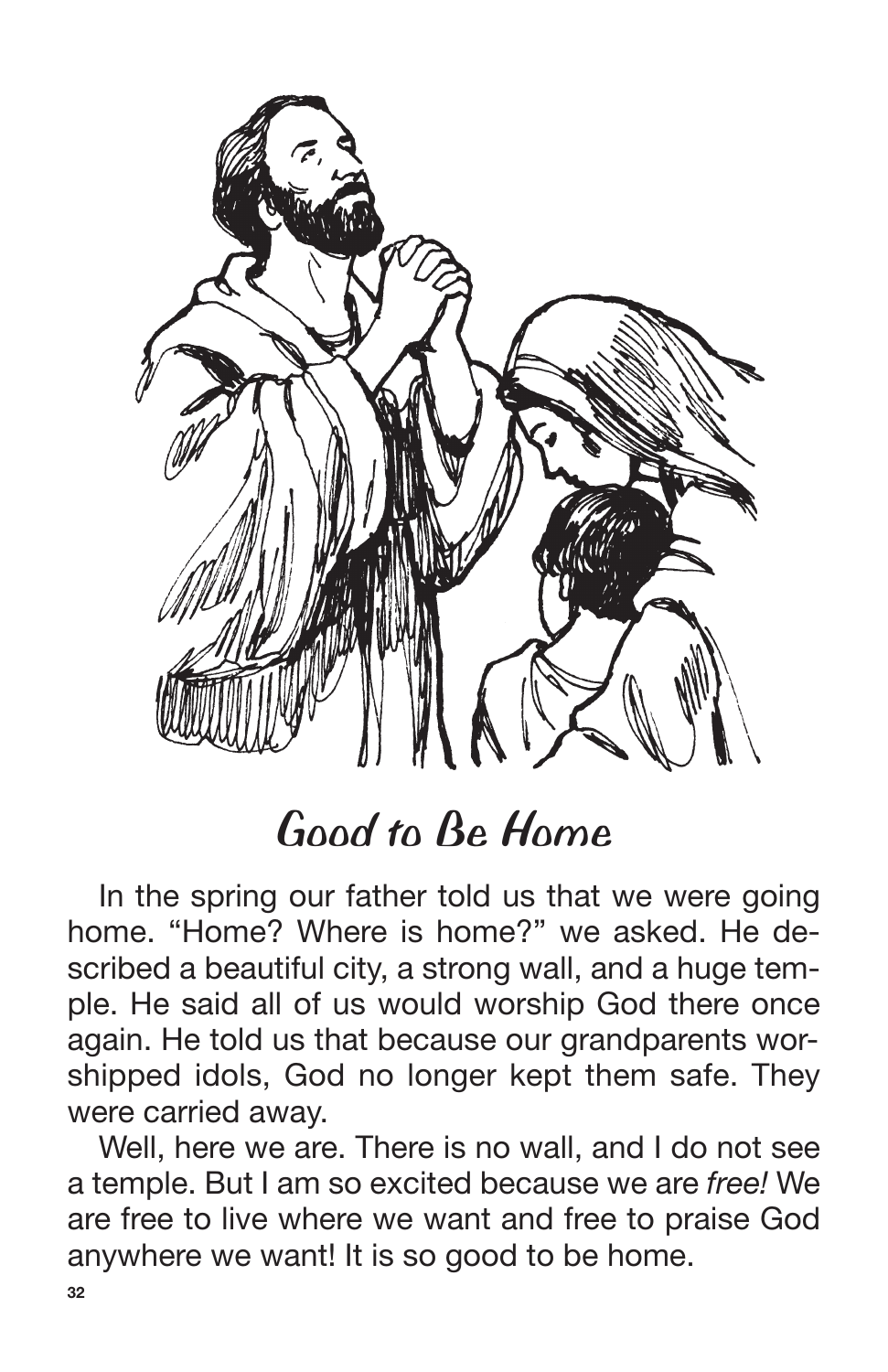

**Red Star—**Attendance **Blue Star—**Bible brought or golden text learned

**Silver Star—**Bible brought and golden text learned